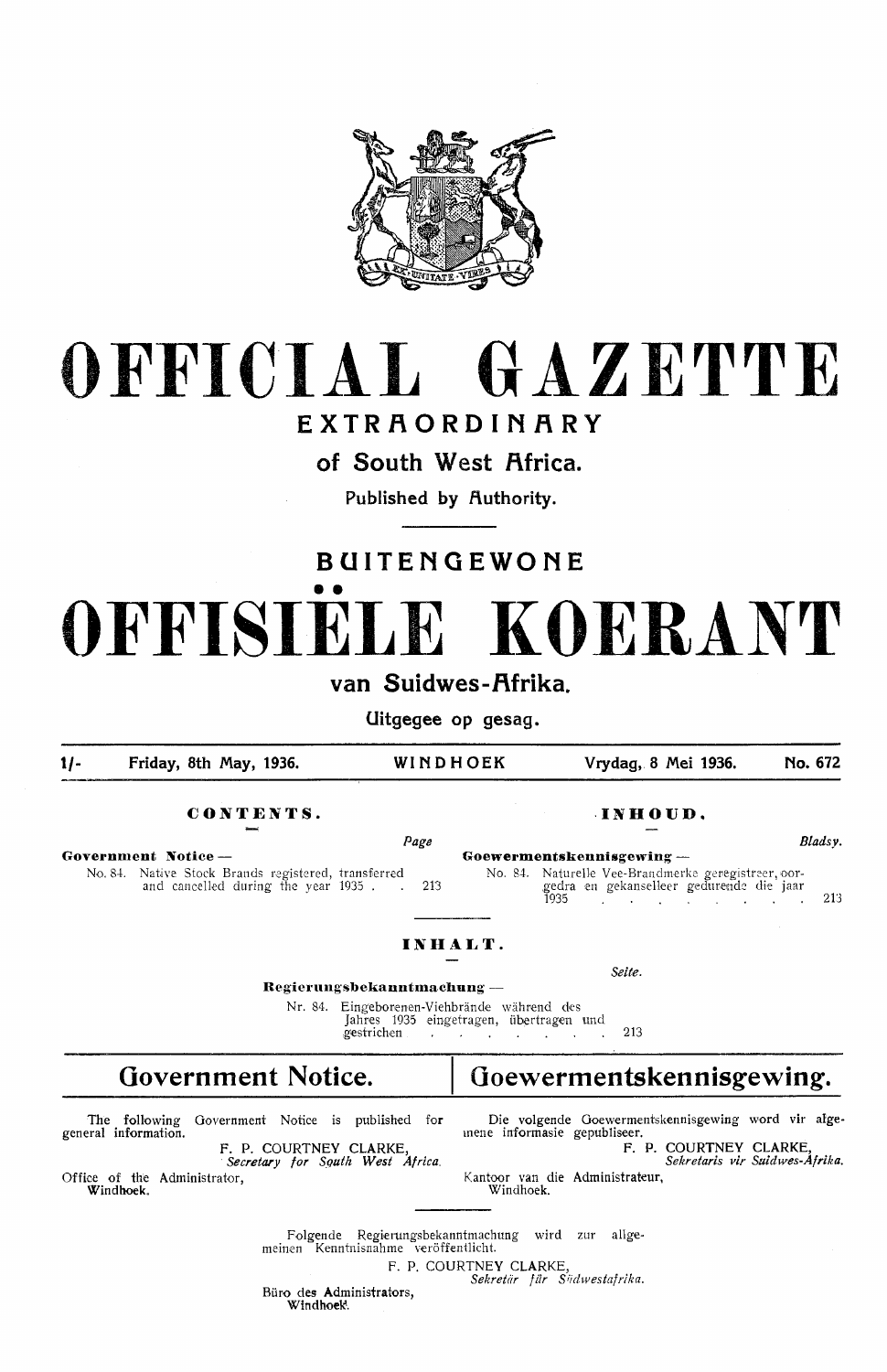No. 84.] [2nd May, 1936. No. 84.] [2 Mei 1936.

NATIVE STOCK BRANDS REGISTERED, TRANSFERRED **AND** CANCELLED DURING THE YEAR 1935.

The undermentioned brands registered under the provisions of the Native Stock Brands Amendment Proclamation, 1931, are hereby published for general information.

NATURELLE VEE-BRANDMERKE GEREGISTREER, OOR-<br>GEDRA EN GEKANSELLEER GEDURENDE DIE JAAR 1935.

Die onderstaande Brandmerke geregistreer ooreenkomstig die bepalings van die Naturelle Veebrandmerke Wysigings-Proklamasie 1931 word gepubliseer vir algemene informasie.

Nr. 84.J

[2. Mai 1936.

EINGEBORENEN - VIEHBRAENDE WAEHREND DES<br>JAHRES 1935 EINGETRAGEN, UEBERTRAGEN UND JAliRES 1935 EINGETRAGEN, UEBERTRAGEN UND OESTRICHEN.

Die nachstehenden Brande, eingetragen gemiiB den Bestimmungen der Abänderungs-Proklamation von 1931, das Brennen von Eingeborenenvieh betreffend, werden hiermit<br>zur allgemeinen Kenntnisnalime veröffentlicht.

| BETHANIE DIST. |  |
|----------------|--|
|                |  |

 $\frac{169}{B}$ Hetwig Mlynarcysk, Korais.  $\overline{170}$ <br>B *B* Malta Mlynarcysk, Korais. 171

 $\frac{458}{D}$ 146  $\frac{E}{147}$ 148  $\frac{E}{149}$  $\frac{E}{150}$  $\frac{151}{E}$  $153$ <br> $E$ 154  $\frac{E}{155}$  $156 \ E$ 157

 $\frac{2268}{F}$ 

Absalon Koetondongua, Tsumeb.

 $\frac{176}{B}$ 

| 171<br>$\boldsymbol{B}$  | Anna Mlynarcysk, Korais.     | r.<br>2272 | August II   |
|--------------------------|------------------------------|------------|-------------|
| 172                      |                              | F          | Gabriel Ka  |
| $\boldsymbol{B}$<br>173  | Erna Mlynarcysk, Korais.     | 2273<br>F  | Ariene Ijar |
| B<br>174                 | Magrieta Harten, Korais.     | 2274<br>F  | Katrina Ta  |
| B<br>175                 | Maria Uth, Naus.             | 2275<br>F  | Helene An   |
| $\boldsymbol{B}$<br>176  | Pieter Kruger, Auberas.      | 2276<br>F  | Samuel Da   |
| B                        | Paul Kruger, Auberas.        | 2277<br>F  | Jacob Oku   |
|                          |                              | 2278<br>F  | Gabriel Sł  |
| 458                      | WARMBAD DIST.                | 2279<br>F  | Zacharias   |
| D                        | Christiaan Louw, Warmbad.    | 2280<br>F  | Moses Chi   |
|                          |                              | 2281       |             |
| 146                      | MALTAHOHE DIST.              | F<br>2301  | Jakob Kar   |
| E<br>147                 | Paulus Jod, Maltahohe.       | F<br>2302  | Monica Cl   |
| $E_{\parallel}$<br>148   | Jacobus Hanse, Maltahohe.    | F<br>2303  | Simon Ow    |
| E<br>149                 | Thomas Pieter, Maltahohe.    | F<br>2304  | Albertine : |
| $E_{\parallel}$<br>150   | Jan Beukes, Kalkheugel.      | F<br>2305  | Nahor Dat   |
| E<br>151                 | Coenraad Beukes, Kalkheugel. | F<br>2306  | Anton Aky   |
| E<br>152                 | Willem George, Maltahohe.    | F<br>2307  | Sarima Ha   |
| E                        | Paul Simon, Maltahohe.       | F          | Mattaus N   |
| 153<br>E                 | Johannes Kalf, Maltahohe.    | 2308<br>F  | Isak Berer  |
| 154<br>E                 | Willem van Wyk, Nomtsas.     | 2309<br>F  | Christo Q   |
| 155<br>$E_{\rm}$         | Stephanus Silana, Maltahohe. | 2310<br>F  | Elias Goio  |
| 156<br>E                 | Klaas Swartbooi, Glückhauf.  | 2311<br>F  | Fanie Jako  |
| 157<br>E                 | Marero, Haseweb.             | 2312<br>F  | Stefanus (  |
| 158<br>E                 | Frits de Klerk, Urusis.      | 2313<br>F  | Otillie Ha  |
| 159<br>E                 | Willem Kok, Urusis.          | 2314<br>F  | Usakos Se   |
|                          |                              | 2315<br>F  |             |
| 1929                     | GROOTFONTEIN DIST.           | 2316       | Damra Ka    |
| F<br>2108                | Gehatina Matenga, Tsumeb.    | F<br>2317  | Stefanus (  |
| F<br>2264                | Johannes Kamkumbua, Oopval.  | F<br>2318  | Elizabeth   |
| $\boldsymbol{F}$<br>2265 | Katrina Daunaris, Tsumeb.    | F<br>2319  | Apet Nicc   |
| F<br>2266 .              | Lukas Chikuto, Tsumeb.       | F<br>2320  | Teopard     |
| F                        | Isak kawita, Holburg.        | F<br>2321  | Jonas Pal   |
| 2267<br>F                | Petrus Hamlonga, Nosib.      | F          | Junies Ka   |

 $\frac{2269}{F}$ Josef Shetekera, Tsumeb. 2270 Kasubi Thomasib, Ganachams. 2271 homasib, Ganachams. adura, Ganachams. mbo, Tsumeb. ama'sis, *Ca*ub. naiyo, Aboib. ima, Aboib. *Imajenie, Aboib.*  $nehamba$ , Tsumeb. Imene, Nosib. iposa, Nosib. isib, Tsumeb. hiwera, Kais. anga, Kais. Samuel, Guigab. unsab, Guigab. wenga, Hohais. ainene, Hohais. lambinga, Kaucus. *Id*, Pommein. Juaraus, Gutwoheie. chab, Guichab. ob, Kais. Guaob, Chulip. *ingo, Kais.* eilemo, Hohais. nkena, Hohais. Chiweta, Kankus. Chihukia, Kais. demus, Kais. Aruke, Ondera. kunquna, Ondera.

Junies Kasitheumbua, Ondera.

August Chimbinda, Ondera.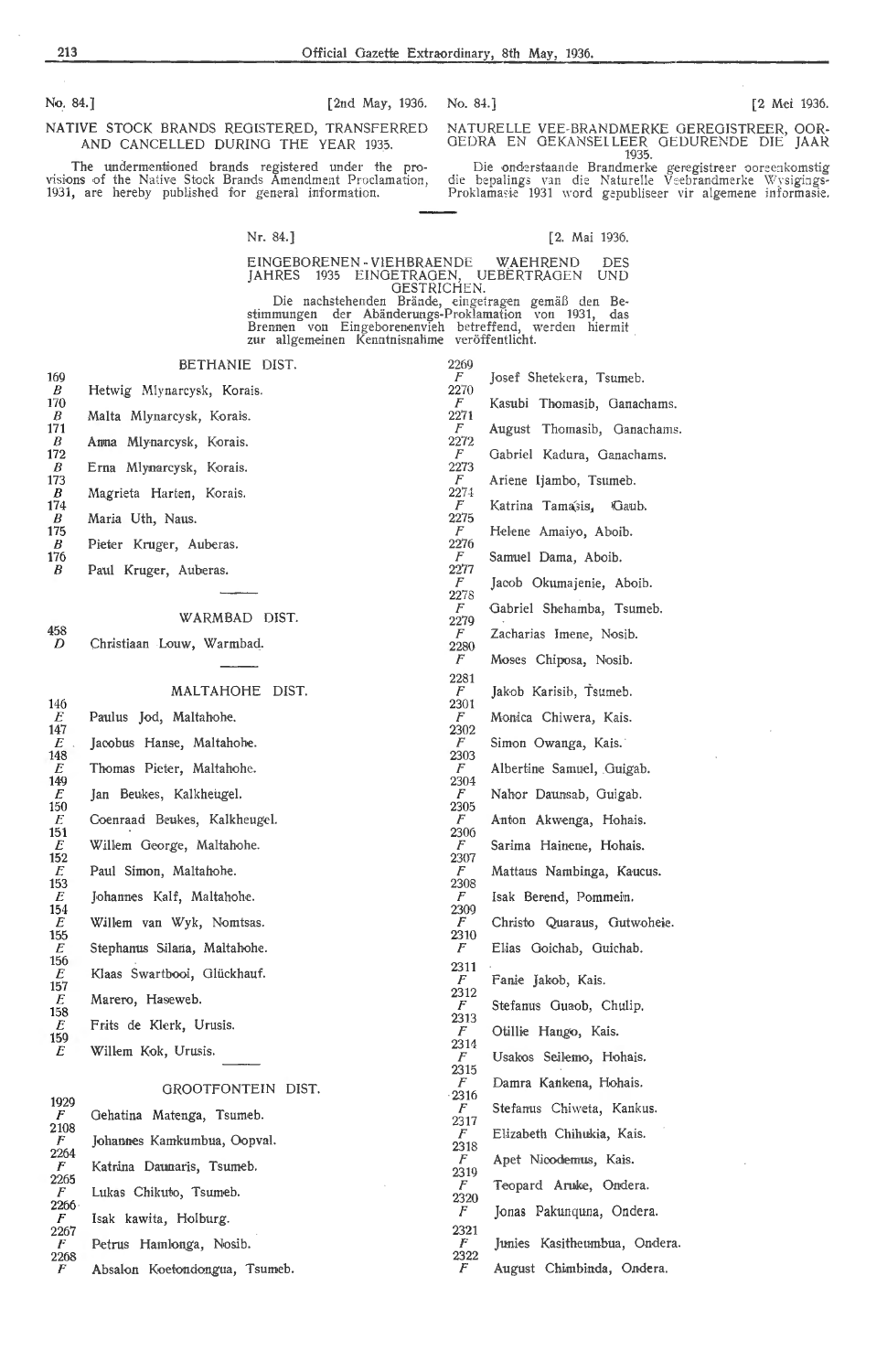| 2323                      |                               | 2368                     |                                       |
|---------------------------|-------------------------------|--------------------------|---------------------------------------|
| $\boldsymbol{F}$<br>2324  | Tokko Bushman, Koricain.      | F<br>2369                | Heinrich Kangumba, Pommeru.           |
| $\boldsymbol{F}$<br>2325  | Johannes Naumpia, Ondera.     | $\boldsymbol{F}$<br>2458 | Friedrich Kuakaut, Gutwohne.          |
| $\overline{F}$<br>2326    | Herman Howie, Onrus Wes.      | $\overline{F}$<br>2466   | Bote Marande, Danevis.                |
| $\overline{F}$            | Evangeline Kamafia, Gutwohne. | F                        | August Kaiob, Hartebeespoort.         |
| 2327<br>$\overline{F}$    | Benjamin Kahare, Gutwohne.    | 2467<br>F                | Erepeka Okamosurandi, Hartebeespoort. |
| 2328<br>$\overline{F}$    | August Nouyama, Hohais.       | 2468<br>F                | Philip Akomeb, Hartebeespoort.        |
| 2329<br>F                 | Jonas Karakuwesa, Hohais.     | 2469<br>F                | Hans Aribeb, Waldorf Noord.           |
| 2330<br>$\,F$             | Paulus Amuena, Kaurus.        | 2470<br>F                | Kangumara Samungo, Otavifontein.      |
| 2331                      |                               |                          |                                       |
| $\cdot F$                 | Jan Chirongo, Kaurus.         | 2471<br>$\overline{F}$   | Josephat Haimunda, Otavifontein.      |
| 2332<br>$\boldsymbol{F}$  | Maria Petrus, Kaurus.         | 2472<br>F                | Emma Nobises, Waldorf Noord.          |
| 2333<br>F                 | David Nonga, Kaurus.          | 2473<br>F                | Markus Ipenge, Numab.                 |
| 2334<br>$\overline{F}$    | Paulus Nambachu, Kais.        | 2474<br>F                | Judita Ijambo, Numab.                 |
| 2335<br>$\overline{F}$    | Helena Kanambindo, Kais.      | 2475                     |                                       |
| 2336<br>$\boldsymbol{F}$  | Moerkoes Chivutu, Hohais.     | F<br>2476                | Jan Kaisib, Otavifontein.             |
| 2337<br>F                 |                               | F<br>2477                | Andreas Namubib, Tsumas.              |
| 2338                      | Charlie Kati, Uris.           | $\boldsymbol{F}$<br>2478 | Hans Djabab, Tsumas.                  |
| $\boldsymbol{F}$<br>2339  | Emma Tuwaija, Hohais.         | F<br>2479                | Willem Dandi, Baltica Mines.          |
| $\overline{F}$<br>2340    | Isak Sitiliza, Kais.          | F<br>2480                | Edward Hartley, Baltica Mines.        |
| $\,F$                     | Christine Kaetaomgombe, Uris. | F                        | Gameb Nugab, Baltica Mines.           |
| 2341<br>$\boldsymbol{F}$  | Maria Chicairera, Uris.       | 2481                     |                                       |
| 2342<br>$\boldsymbol{F}$  | Petrus Chiwute, Uris.         | $\boldsymbol{F}$<br>2482 | Emma Kaikuweb, Baltica Mines.         |
| 2343                      |                               | F<br>2483                | Isak Ubukaib, Baltica Mines.          |
| F<br>2344                 | Rebecca Mpora, Uris.          | F<br>2484                | Chahungu undungo, Baltica Mines.      |
| $\mathcal{F}$<br>2345     | Susanna Kapathu, Uris.        | F                        | Matabeta Kanderi, Oseb.               |
| F<br>2346                 | Susanna Samuel, Guigab.       | 2485<br>F                | Max Thwaub, Onoro.                    |
| F<br>2347                 | Ikerwa Namburi, Hohais.       | 2486<br>F                | Willem Kapuike, Nomukanti.            |
| $\mathcal{F}_{-}$<br>2348 | Gabriel Zacharias, Hohais.    | 2487                     | Johannes Nuib, Otavifontein.          |
| F                         | Adolf Kaapnaar, Pommera.      | 2488<br>$\boldsymbol{F}$ | Mattheus Noreseb, Oseb.               |
| 2349<br>$\boldsymbol{F}$  | Christine Jager, Guigab.      | 2489                     |                                       |
| 2350<br>F                 | Frans Arie, Guigab.           | F<br>2490                | Willem Kapuike, Komukanti.            |
| 2351                      |                               | F                        | Anna Nuses, Klein Otavi.              |
| $\overline{F}$<br>2352    | Sam Swartbooi, Guigab.        | 2491<br>$\overline{F}$   | Fritz Gomsuab, Waldorf Suid.          |
| F<br>2353                 | Elizabeth David, Guigab.      | 2492<br>F                | Repecca Kwakuas, Waldorf Suid.        |
| F<br>2354                 | Johannes Luder, Chulip.       | 2493<br>F                | Sophia Dooises, Okomukanti.           |
| F                         | Fritz Jamba, Ourus West.      | 2494<br>F                | Johnnie Thinama, Okomukanti.          |
| 2355<br>$\mathcal{F}$     | Leffie Eibet, Ourus West.     | 2495                     |                                       |
| 2356<br>$\mathcal{F}$     | Rebekka Petrus, Kais.         | F<br>2496                | Otto Kauseb, Otavi.                   |
| 2357<br>$\mathcal{F}$     | Constain Naidib, Kais.        | F<br>2497                | Karel Tinuab, Askevold.               |
| 2358<br>$\boldsymbol{F}$  | Rusaria Amuhana, Uris.        | $\mathcal{F}$<br>2498    | Katana Kerui, Askevold.               |
| 2359<br>F                 | Max Ita, Uris.                | $\overline{F}$<br>2499   | Moses Sangela, Askevold.              |
| 2360<br>$\sqrt{F}$        | Apet Johannes, Kais.          | F<br>2500                | Frida Amazera, Askevold.              |
| 2361                      |                               | F                        | Frans Saueb, Nageib.                  |
| $\sqrt{F}$<br>2362        | Historia Nakutana, Hohais.    | 2527                     |                                       |
| F                         | Clementine Damasib, Hohais.   | $\sqrt{F}$<br>2528       | Frederik Naiba, Spitskop.             |
| 2363<br>$\mathcal{F}$     | Ezechiel Jaipe, Ondera.       | $\sqrt{F}$<br>2529       | Abraham Shipo, Rietfontein.           |
| 2364<br>$\sqrt{F}$        | Josua Engari, Pommeru.        | F<br>2530                | Christoff Natep, Kreyfontein.         |
| 2365<br>$\boldsymbol{F}$  | Jungblut Jamba, Pommeru.      | $\mathcal{F}$            | Nauke Nukureb, Kameeldoring.          |
| 2366<br>$\boldsymbol{F}$  | Jairus Kanjambange, Pommeru.  | 2531<br>$\boldsymbol{F}$ | Piekanien Kashela, Gunuchas.          |
| 2367<br>F                 | Emma Chiposa, Pommeru.        | 2532<br>F                | Langman Roema, Rietfontein.           |
|                           |                               |                          |                                       |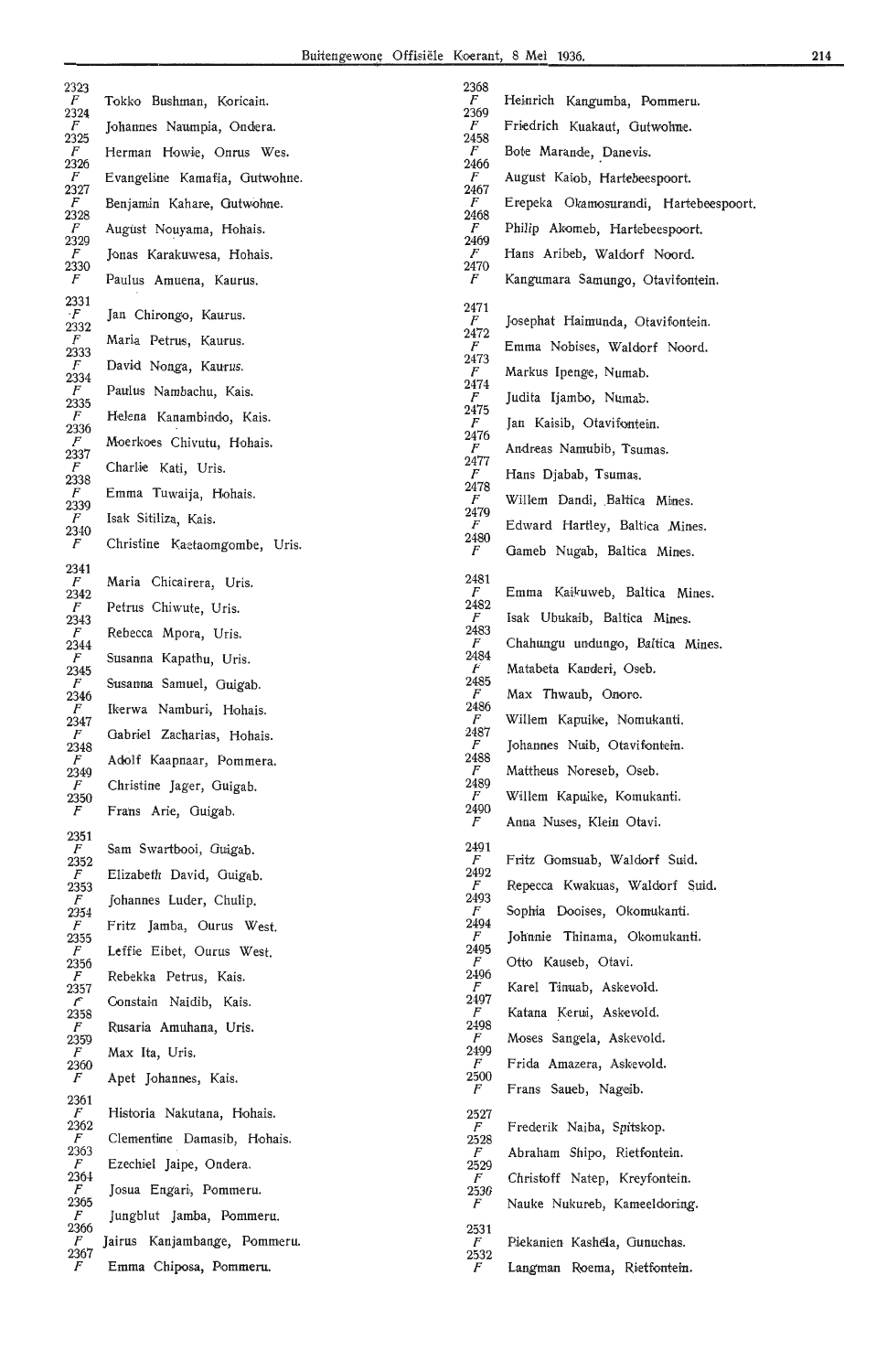J 1361 *I* 

David Dina, Osona

| 2533                  |                                      | 1362      |                                   |
|-----------------------|--------------------------------------|-----------|-----------------------------------|
| $\mathcal F$<br>2534  | Gevas Kaupingasana, Waldheim.        | 1363      | Mattheus Hafit, Osona.            |
| F                     | Barnabas Karikeb, Bubus.             | J         | Paul Shikaoropupa, Bassermann.    |
| 2535<br>$\mathcal{F}$ | David Hanibuya, Kuisib.              | 1364<br>J | Wilhelm Kekesa, Bassermann.       |
| 2536<br>F             |                                      | 1366      |                                   |
| 2537                  | N'Dara Chamenge, Kuisib.             | J<br>1368 | Paul Tusib, Okakango.             |
| $\sqrt{F}$<br>2538    | Fransisco Tinarikumab, Grootfontein. | J<br>1369 | Josef Kambara, Okahandja.         |
| F<br>2539             | Otto Sorswa, Kuisib III.             | J         | Matheus Hietinwa, Okahandja.      |
| F                     | Max Kamawhe, Karuchas.               | 1370<br>J | Aukas Kwontwane, Okahandja.       |
| 2540<br>F             | Hatako Eibib, Bushfeld.              |           |                                   |
| 2541                  |                                      | 1371<br>J | Fransina Gamsis, Ongombombiro.    |
| F                     | Gideon Kakruwa, Sachsenwald.         | 1372<br>J | Ita This, Okahandja.              |
| 2542<br>F<br>2543     | Katambo Asparra, Damhuegel.          | 1373<br>J | Josef Abisieb, Okahandja.         |
| F                     | Fritz Horaseb, Herenhausen.          | 1374<br>J | Hans Kwabib, Tugab.               |
| 2544<br>F             | Petrus Nuga, Otjihenena.             | 1376<br>J |                                   |
| 2545<br>$\mathcal{F}$ | Petrus Kanjimie, Khusib.             | 1377      | Thomas Mushunana, Otjombunja.     |
| 2546<br>F             | Otto Naibib, Khusib.                 | J<br>1378 | Aieb Koreib, Ravensberg.          |
| 2547                  |                                      | J<br>1379 | Apolla Abaseb, Ravensberg West.   |
| F<br>2548             | August Jamaeka, Grootfontein.        | J<br>1380 | Jacob Kwakub, Ravensberg West.    |
| F<br>2549             | Langman Loemeta, Okambongora.        | $\dot{J}$ | Sebedeus Gamseb, Otjomoundja.     |
| F<br>2550             | David Kudulu, Erupuka.               | 1381      |                                   |
| $\sqrt{F}$            | Izak Kanjatu, Amalienhof.            | I         | Otto Kuriab, Ravensberg West.     |
| 2551                  |                                      | 1382<br>J | Alex Kabaseb, Ravensberg West.    |
| F.<br>2552            | August Naisib, Rietfontein.          | 1383<br>J | Hans Gurungunda, Okahandja.       |
| F<br>2601             | Johannes Lepotta, Grootfontein.      |           |                                   |
| F<br>2602             | Paulus Otjikongo, Askevold.          | 1402<br>J | Josua Katjipati, Ondunduwasarapi. |
| F                     | August Rivunga, Askevold.            | 1403<br>J | Victor Hambata, Ondunduwasarapi.  |
| 2603<br>F             | Junius Kowkwab, Omaongombe.          | 1404<br>J | Salatiel Kaumo, Okongona.         |
| 2604<br>$\mathcal{F}$ | Magrietha Jacob, Otavifontein Farm.  | 1405      |                                   |
| 2606<br>F             | Mohongo Hofika, Otjikarurume.        | J<br>1406 | Jacob Hoemoeb, Okaviruru Noord.   |
| 2607<br>F             | Jacob Otjipanga, Auros.              | J<br>1407 | Alfred Kapewa, Okongona.          |
| 2608                  |                                      | J<br>1408 | Frans Booi, Morogoro.             |
| F<br>2609             | Otto Ovambo, Auros.                  | J<br>1409 | Fritz Mahaukwa, Morogoro.         |
| F<br>2610             | Tobias Nambachu, Otavifontein.       | J         | David Karkoro, Otjongo.           |
| F                     | Claudas Karigab, Otavifontein.       | 1410<br>J | Erastus Koeahe, Eensgesind.       |
|                       |                                      |           |                                   |
|                       | AROAB DIST.                          | 1411<br>J | Isaak Haraseb, Eensgesind.        |
| 193<br>H              | Damab Swarts, Nobus.                 | 1412<br>J | Sabateus Mahuba, Swerweling.      |
| 194<br>H              | Elias Basson, Aroab.                 | 1413      |                                   |
| 195                   |                                      | J<br>1414 | Johannes Kabanab, Swerweling.     |
| H                     | August Babi, Kantzabib.              | J<br>1415 | Ruben Kawiara, Guntersau.         |
|                       |                                      | J<br>1416 | Markus Kahitonderue, Guntersau.   |
| 1217                  | OKAHANDJA DIST.                      | J         | Fritz Hehasondua, Guntersau.      |
| J<br>1236             | Johannes Asab, Goedemoed.            | 1417<br>J | Adam Heyphonda, Guntersau.        |
| J<br>1237             | Anton Tjomop, Goedemoed.             | 1418<br>J | Lukas Katora, Guntersau.          |
| J                     | Jan Sabob, Goedemoed.                | 1419<br>J | Daniel Ougore, Guntersau.         |
| 1263<br>J             | Albert Cloete, Ojombujirupati.       | 1420<br>J |                                   |
| 1264<br>J             | Jakob Geuboka, Friedrichswald.       |           | Adam Karokha, Guntersau.          |
| 1268<br>J             | Chival Kowitz, Eundu.                | 1421<br>J | Markus Hakuwera, Guntersau.       |
| 1269                  |                                      | 1422      |                                   |
| J<br>1331             | Tobias Sombukoe, Eundu.              | J<br>1423 | Nicodemus, Otjisonduvambo.        |
| J<br>1332             | Fritz Tjiheuko, Eugaden.             | J<br>1424 | Simon Owizizi, Rodenbeck.         |
| J<br>1261             | Lukas Mundere, Eugaden.              | J         | Petrus Mangoro, Ongoanjomue.      |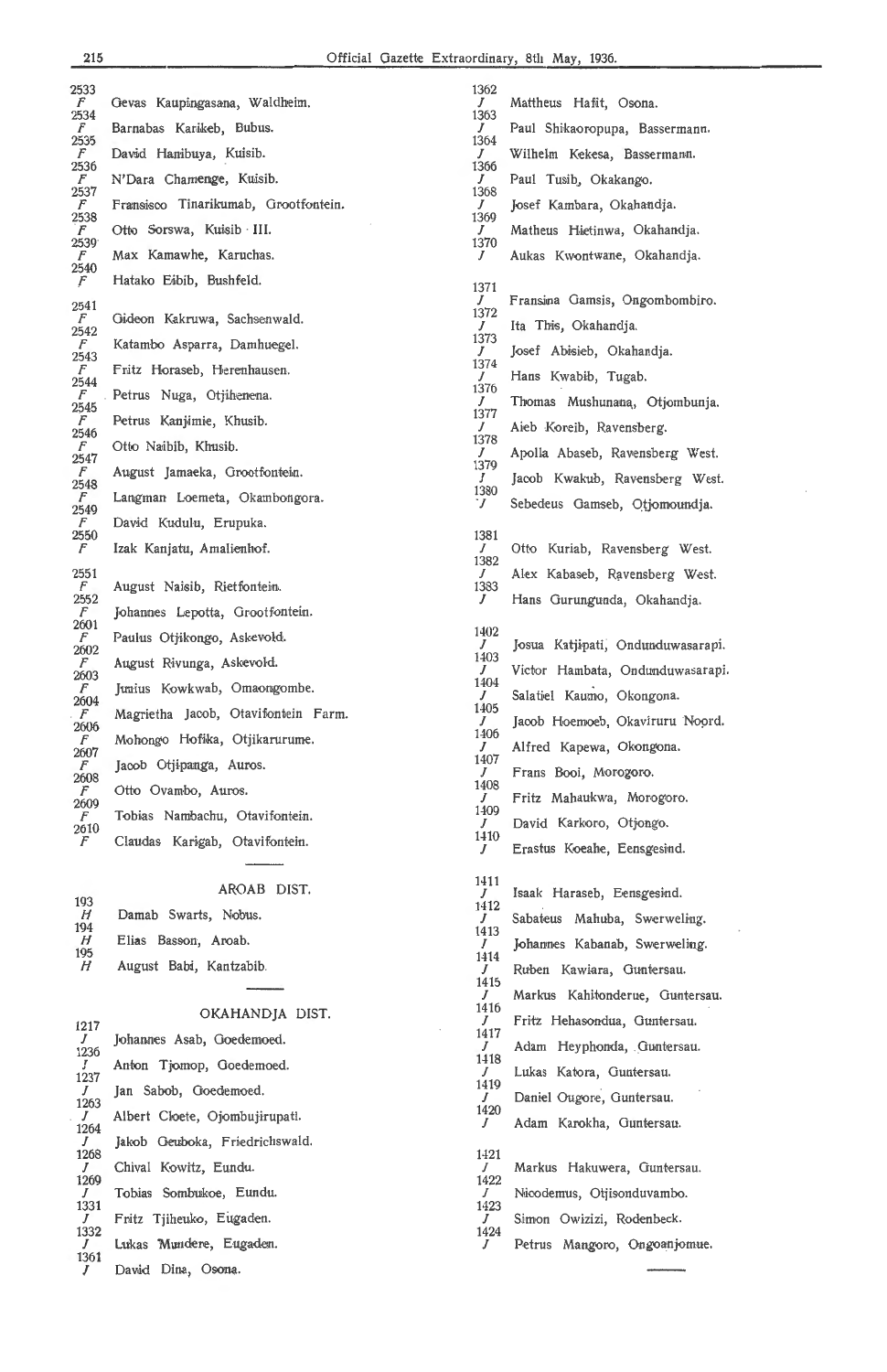|                        | KARIBIB DIST.                                                   |
|------------------------|-----------------------------------------------------------------|
| 750<br>K               | Thomas Waramburkwa, Usakos.                                     |
| 751<br>Κ               | Johannes Manguba, Usakos.                                       |
| 752<br>К               | Kleophas Taunariep, Aukas.                                      |
| 753<br>$\frac{K}{754}$ | Johannes Kasupi, Ameib.                                         |
| $\frac{K}{755}$        | Johannes Kabaseb, Davib Oos.                                    |
| К                      | Kleophas Narib, Davib Oos.                                      |
| 756<br>K               | Isak Hoseb, Davib Oos.                                          |
| 757<br>К               | Theodor Kurriras, Davib Oos.                                    |
| 758<br>$\frac{K}{759}$ | Ludwig Kabeseb, Usakos.                                         |
| К<br>760               | Hans Guridid & Filemon, Usakos.                                 |
| К                      | Jacobus Tsuseb, Usakos.                                         |
| 761<br>К               | Phillipus Neip, Usakos.                                         |
| 762<br>К               | Isak Kabeseb, Sandamab.                                         |
| 836                    | Mattheus Naugora, Albrechts.                                    |
| $\frac{K}{837}$<br>К   | Phillip Moses, Karibib.                                         |
| 838<br>К               | Petrus Tjikwambi, Albrechts.                                    |
| 839<br>К               | Johannes Nabeseb, Albrechts.                                    |
| 840<br>К               | Johannes Botha, Neubronn.                                       |
| 841                    |                                                                 |
| К<br>842               | Andreas<br>Thaningwa, Okahaganau Suid.                          |
| К<br>843               | Fritz Karuheb, Erora Oos.                                       |
| K<br>844<br>К          | Mattheus Haingonga, Westphalen.                                 |
| 845<br>K               | Mattheus Andjaibo, Westphalen.<br>Bernhard Vitaria, Westphalen. |
| 846<br>Κ               | Elizabeth Boois, Westphalen.                                    |
| 847<br>К               | Johannes Augab, Wilhelmstal Suid                                |
| 848<br>К               | Otto Kaiseb, Wilhelmstal Suid.                                  |
| 849<br>К               | Fritz Kaubab, Wilhelmstal Suid.                                 |
| 850<br>К               | Sinlorl Kaiseb, Albrechts Farm.                                 |
| 851                    |                                                                 |
| К<br>852               | Paulus Haufigo, Albrechts Siding.                               |
| K<br>853               | Sophia Araes, Sneyrivier.                                       |
| $\frac{K}{855}$        | Hendrik Mato, Sneyrivier.                                       |
| К<br>856               | Gerhard Abaseb, Onguha.                                         |
| $\frac{K}{857}$<br>К   | David Abaseb, Onguha.                                           |
| 858<br>$\cal K$        | Hendrik Seimab, Neuschwaben.<br>Ezechiel Seimab, Neuschwaben.   |
| 859<br>К               | Otto Doiseb, Neuschwaben.                                       |
| 860<br>K               | Jacob Audwab, Etiro.                                            |
| 861                    |                                                                 |
| K<br>862               | Sebedeus Noroseb, Etiro.                                        |
| K<br>863               | Hugo Heiseb, Etiro.                                             |
| K<br>864               | Maton Urichab, Etiromund.                                       |
| K<br>865               | David Zerawua, Okapane.                                         |
| К<br>866               | Hiskia Mugundu, Okapane.                                        |
| К                      | David Muinuni, Etiro Siding.                                    |

| ັ |                               |  |
|---|-------------------------------|--|
| К | Anton Bastard, Claustal West. |  |

| K<br>869                       | Andreas Ekonna, Claustal West.         |
|--------------------------------|----------------------------------------|
| К                              | Isaak Katjewanga, Waldhausen.          |
| 870<br>К                       | Wilfred Oruruwa, Waldhausen.           |
| 871                            |                                        |
| K<br>872                       | Michal Petrus, Dobbelberg.             |
| К<br>873                       | Anna Karakukutu, Otjimboyo West.       |
| К                              | Stefanus Amiet, Rivierplaas.           |
|                                | LUDERITZ DIST.                         |
| 78<br>L                        | Frans Krugen, Garub Urus.              |
| 79                             |                                        |
| L<br>80                        | Lena Krugen, Garub Urus.               |
| L                              | Klaas Krugen, Garub Urus.              |
|                                | SWAKOPMUND DIST.                       |
| 144<br>M                       | John Fischer, Rooibank.                |
| 145<br>M                       | Petrus Kabichab, Ururas.               |
| 146<br>M                       | Absalom Araib, Ururas.                 |
| 147                            |                                        |
| M<br>148                       | Moses Naurabab, Ururas.                |
| M<br>149                       | August Kududip, Annaberg.              |
| M<br>150                       | Alfred Chorib, Annaberg.               |
| M<br>151                       | Alfred Mokonda, Husap.                 |
| M<br>152                       | Petrus Booi, Husab.                    |
| M<br>153                       | Paul Smit, Husab.                      |
| M                              | Casper Orib, Sandrivier.               |
| 154<br>M                       | Fritz Noabib, Soutrivier.              |
| 155<br>M                       | Johannes Hendriks, Swartbank.          |
| 156<br>M                       | Phillippus Namaseb, Klipneus.          |
|                                |                                        |
| 532                            | GIBEON DIST.                           |
| N<br>533                       | November Petrus, Mariental.            |
| N<br>534                       | Jonas Gowaseb, Mariental.              |
| N<br>535                       | Benjamin Etinge, Mariental.            |
| N<br>536                       | David Boanjou, Mariental.              |
| N<br>537                       | Jacobus van der Westhuizen, Mariental. |
| N                              | Tolop Narib, Adamsrust.                |
| 634<br>N                       | Gert Dirkse, Bernafy.                  |
| 635<br>N                       | Johannes Skrywer, Eirup.               |
| 636<br>N                       | Jacob Tsombe, Eirup.                   |
| 637<br>N                       | Petrus Murundi, Hofmeyer.              |
| 638<br>N                       | Adam Paul, Galenbeck.                  |
| 677<br>N                       | Piet van Rensburg, Asab.               |
| 678<br>N                       | Paul Nero, Asab.                       |
| 679<br>$\boldsymbol{N}$        |                                        |
| 820                            | Hendrik Jager, Asab.                   |
| N<br>821                       | Boesman Swartz, Gartenlaube.           |
| N<br>822                       | Jacob Kaffer, Haruchas.                |
|                                |                                        |
| N                              | Moses Jas, Mooilaagte.                 |
| 851<br>N                       | Salmon Rooi, Vogelweide.               |
| 852<br>$\boldsymbol{N}$<br>853 | Piet Krippel, Mersa.                   |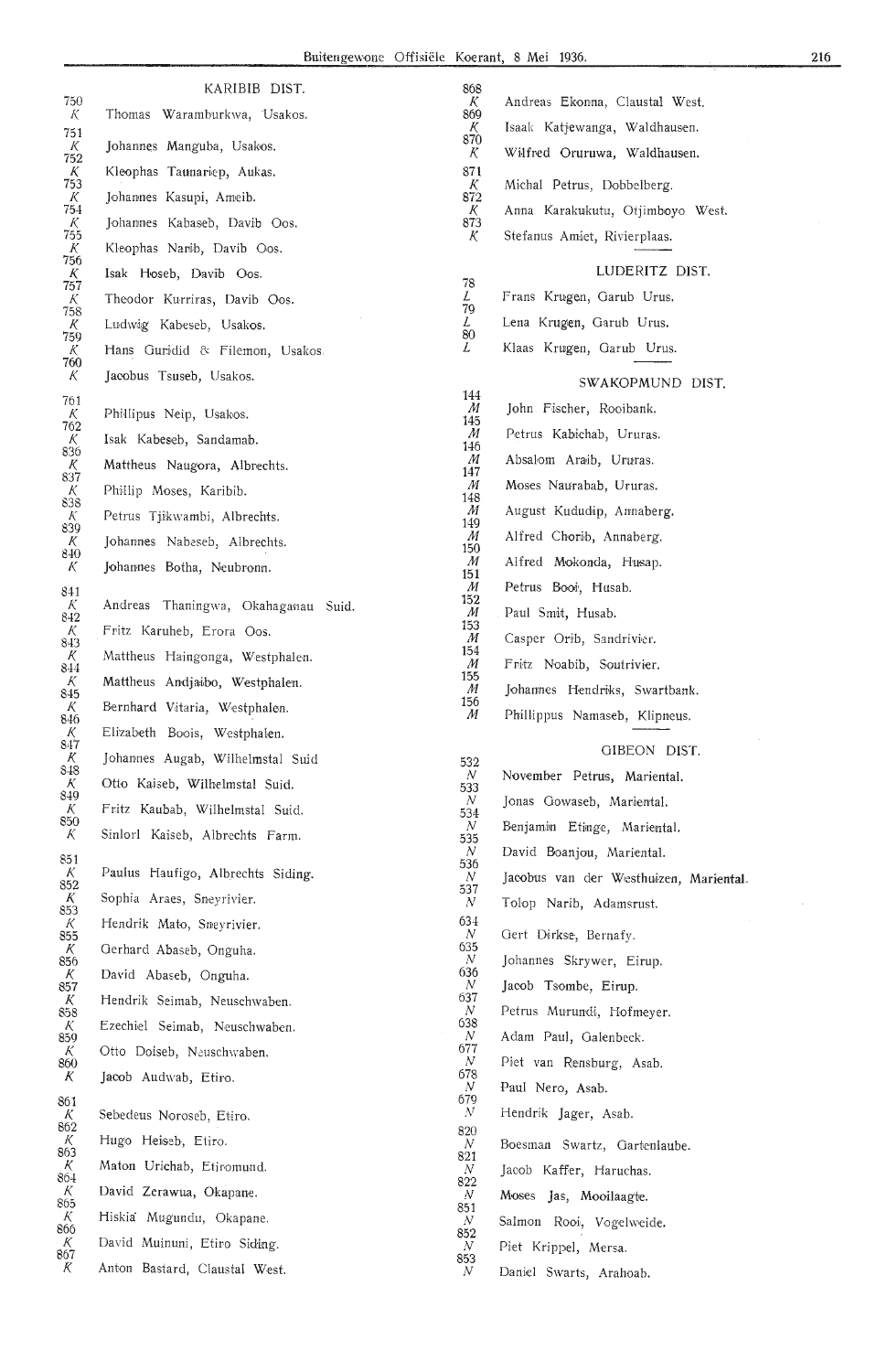| 854<br>$\boldsymbol{N}$ | Jan Jantjies, Entabene.          | 772<br>O                    | Edward Kananib, Otjikondu.     |
|-------------------------|----------------------------------|-----------------------------|--------------------------------|
| 855<br>N                | Magiel, Goanas.                  | 773<br>$\overline{O}$       | Andreas Chart, Oenitzaub.      |
| 856<br>N                | Jan Tsap, Oriano.                | 774<br>O                    | Langman Koooimae, Charon.      |
| 857<br>N                | Jim Masjinjam, Reiso.            | 775<br>O                    | Jacob Xibib, Charon.           |
|                         |                                  | 776                         |                                |
|                         | OUT JO DIST.                     | $\overline{O}$<br>777       | Jawe Themaka, Otjikondo.       |
| 602<br>O                | Nicodemeus Barundongo, Tiefland. | $\overline{O}$<br>778       | Gottlieb Xoaib, Amolinda.      |
| 665<br>O.               | Kiwiet Korabib, Luisental.       | O<br>779                    | Paul Losper, Otjikondo.        |
| 666<br>$\overline{O}$   | Major Chikongo, Outjo.           | O                           | Petrus Losper, Otjikondo.      |
| 667<br>$\overline{O}$   | Chikongo Etjona, Outjo.          | 835<br>0                    | Maria Karinanu, Kamanjab.      |
| 668<br>$\overline{O}$   | Kaidip Naidit, Geduld.           | 836<br>O                    | Samuel Kamab, Charros.         |
| 670<br>$\overline{O}$   | Mina Oswald, Outjo.              | 837<br>O                    | Nasaros Seibes, Hirabis Suid.  |
|                         |                                  | 838<br>O                    | Ronhardt Kabija, Huab.         |
| 671<br>$\bm{O}$         | Frans Anibib, Outjo.             | 921<br>O                    | Appollo Cooper, Schonau.       |
| 672<br>O                | Dikpens Kanib, Bergveld.         |                             |                                |
| 673<br>O                | Kortman Numabib, Summerdown.     |                             | KEETMANSHOOP DIST.             |
| 674<br>O                | Levy Naurabib, Summerdown.       | 712<br>Ρ                    | Ludwig Kariseb, Abichabis.     |
| 675<br>$\overline{O}$   | Johanes Tugam, Summerdown.       | 713<br>$\,P$                | Willem Smit, Carolina.         |
| 676<br>O                | Eliaser, Eendrag.                | $714\,$<br>$\boldsymbol{P}$ | Simon Saulus, Aningoas.        |
| 677<br>$\overline{O}$   | Edward, Iris.                    | 715<br>$\mathcal{P}$        | Frederik van Rhyn, Aningoas.   |
| 678<br>$\overline{O}$   | Herman Thaiseb, Klein Omburo.    | 716<br>$\overline{P}$       | Edward Joseph, Nagas.          |
| 679<br>$\bf{0}$         | Johannes Kaharere, Klein Omburo. | 772<br>P                    | Johannes Josob, Keetmanshoop.  |
| 680<br>O                | Jonas Koemagab, Tsuwandes.       |                             |                                |
| 681                     |                                  | 342                         | REHOBOTH DIST.                 |
| $\overline{O}$<br>682   | Hans Hanib, National.            | R<br>343                    | Frans Jager, Kalkrand.         |
| O<br>683                | Johannes Kanib, National.        | R<br>344                    | Manassa Jonkes, Kalkrand.      |
| O<br>684                | Makub Kaiseb, National.          | R<br>345                    | Koos Koper, Kalkrand.          |
| ${\cal O}$              | Fritz Hanub, National.           | $\cal R$<br>346             | Isak Rooi, Kalkrand.           |
| 685<br>O                | Arheid, Namabubus.               | R.                          | Daniel Swartbooi, Gras.        |
| 686<br>$\overline{O}$   | Hendrik Oebidib, Friedenstal.    | 347<br>R                    | Isak Gras, Tsamobis.           |
| 687<br>$\bm{O}$         | Gustav Xaioba, Friedenstal.      | 348<br>ĸ.                   | Nauros Swartoor, Tsamobis.     |
| 688<br>$\overline{O}$   | David Chumbi, Saalburg.          | 349<br>R.                   | Isak Jakob, Kub.               |
| 689<br>$\overline{O}$   | Joseph Booisen, Ombakaha.        | 350<br>R                    | Josef Kawao, Varkbosch.        |
| 690<br>$\overline{O}$   | Kareb Sumseb, Borwa.             | 351                         |                                |
| 691                     |                                  | R<br>352                    | Petrus van Wyk, Kankoes.       |
| $\overline{O}$<br>692   | Thomas Klaassen, Tsuwandes.      | R.<br>353                   | Piet Sam, Schlepmunding.       |
| $\overline{O}$<br>693   | Fritz Karibab, Outjo.            | R<br>354                    | Jacobus Bezuidenhout, Meerkat. |
| $\overline{O}$<br>755   | Mattheus Tjabaseb, Outjo.        | R<br>355                    | Johannes Boois, Gras.          |
| $\overline{O}$<br>756   | Jan Namisib, Miltaades.          | R<br>356                    | August Gwakop, Kub.            |
| $\overline{O}$<br>757   | Petrus Naneb, Vesfer.            | R<br>357                    | Otto Frederik, Gras.           |
| $\overline{O}$<br>758   | Jims Kamibib, Vesfer.            | K.<br>633                   | Saul Kariseb, Gras Noord.      |
| $\overline{O}$<br>766   | Fritz Wano, Hohenstein.          | R<br>634                    | Saul Booysen, Westphalen.      |
| $\overline{O}$<br>767   | Hendrik Xoief, Amolinda.         | R<br>635                    | Jan Jansen, Hoachanas.         |
| $\overline{O}$<br>768   | Thia Somsib, Amolinda.           | R<br>829                    | Hans Swartbooi, Hoachanas.     |
| $\bm{O}$<br>769         | Willy Jacob, Keerweder.          | R                           | David Skrywer, Auchas.         |
| $\overline{O}$<br>770   | Jakob Kamapia, Orubib.           | 831<br>R                    | Vrende Swartbooi, Rehoboth.    |
| $\overline{O}$          | Johannes Tjerokwa, Orubib.       | 832<br>R                    | Arbeid Swartbooi, Rehoboth.    |
| 771<br>$O_{\cdot}$      | Johannes Kara, Keerweder.        | 833<br>R                    | Vaaltyn Swartbooi, Rehoboth.   |
|                         |                                  |                             |                                |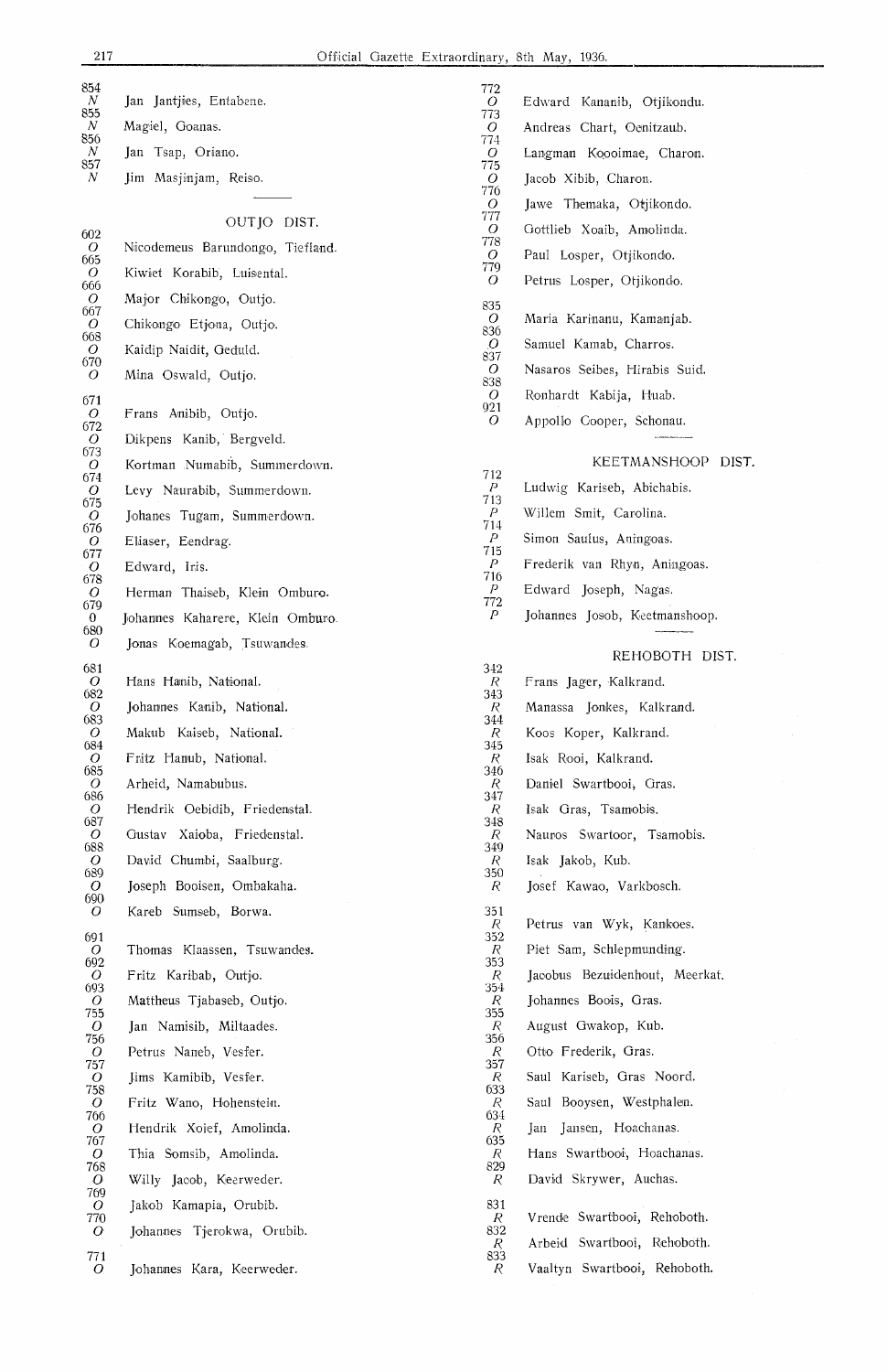| 834                                                   |                                | 799       |                                                                            |
|-------------------------------------------------------|--------------------------------|-----------|----------------------------------------------------------------------------|
| $\begin{array}{c} R \ 835 \end{array}$                | Jakob Niemand, Kildere.        | S<br>800  | Max Damab, Mases.                                                          |
| $\begin{array}{c} R \\ 836 \end{array}$               | Jakob Araib, Oeros.            | S<br>884  | Friedrich Bririb, Wendelstein.                                             |
| $\frac{R}{837}$                                       | Petrus Hobab, Awasab.          | S         | Herero Willipard Wetriera, Diana.                                          |
| $rac{R}{838}$                                         | Paul Afrikander, Mertens.      | 885<br>S  | Isak Anohib, Ongava-Onuea.                                                 |
| $\frac{R}{839}$                                       | Sebina Kouses, Naris.          | 886<br>S  | Johannes, Witvlei.                                                         |
| $\mathcal{R}$<br>840                                  | Johannes Kariseb, Duruchas.    | 887<br>S  | Aaron Tkuntab, Amanzimtoti.                                                |
| $\overline{R}$                                        | Whisky Saugab, St. Elmo.       | 888<br>S  | Petrus Gurub, Witvlei.                                                     |
| 841                                                   | Paul Afrikaner, Rehoboth.      | 889<br>S  | Jacob Saap, Margaretental.                                                 |
| $\begin{array}{c} R \\ 842 \end{array}$               |                                | 890<br>S  | Martha Tkousis, Margaretental.                                             |
| $\overline{R}$<br>843                                 | Hendrik Kwasib, Tsebris.       | 891       |                                                                            |
| $\frac{R}{844}$                                       | Andries Angula, Rehoboth Rail. | S.<br>892 | Corneels Tzaheramie, Airlie.                                               |
| $R$ 845                                               | Max Doiseb, Beenbreek.         | S<br>893  | Michael Jombi, Freiheit.                                                   |
| $\begin{array}{c} R \\ 846 \end{array}$               | Agab Aigah, Tsams.             | S<br>894  | Chikongo, Omateva.                                                         |
| $\frac{R}{847}$                                       | Stefanus Apolos, Tsams.        | S<br>895  | Jeremias Engroeroe, Otawa.                                                 |
| $\begin{array}{c} R \\ 848 \end{array}$               | Mattheus Aperpo, Swartmodder.  | S         | Katitie Ofiekie, Otawa.                                                    |
| R<br>849                                              | Songico Myombobo, Rehoboth.    | 896<br>S. | Simon Hiemanop, Ottawa.                                                    |
| $\mathcal{R}$<br>850                                  | John Pieter, Rehoboth.         | 897<br>S  | Hans Katota, Omakuara.                                                     |
| $\mathcal{R}$                                         | Arie Skrywer, Naos.            | 898<br>S  | Ita Montja, Omakuara.                                                      |
| 854                                                   | Edward Afrikaner, Us.          | 899<br>S  | Kantietis Dietomantja, Osombahe.                                           |
| $\begin{array}{c} R \\ 855 \end{array}$<br>${\cal R}$ | Jote Kauseb, Eisquabib.        | 900<br>S  | Herman, Omakuara.                                                          |
| 856                                                   | Hans Rooinasie, Groendoorn.    | 901       |                                                                            |
| $\begin{array}{c} R \ 857 \end{array}$                |                                | S<br>902  | Adolf Paul, Otjiwarumendu.                                                 |
| $\begin{array}{c} R \ 858 \end{array}$                | Hottetot Holland, Bullspoort.  | S<br>903  | Petrus Klaasen, Omatewa.                                                   |
| R<br>859                                              | Fritz Kabanab, Naugas.         | S<br>904  | Johannes Sondamab, Christiadore.                                           |
| $\overline{R}$<br>860                                 | Diederik Draaier, Damas.       | S<br>905  | Moses Kotchio, Zenana.                                                     |
| R                                                     | Dirk Amagab, Isabis.           | S<br>906  | Katrina Troffie, Zenana.                                                   |
| 861<br>$\begin{array}{c} R \ 862 \end{array}$         | Jacobus Basson, Kabiras.       |           | Paul, Zenana,                                                              |
|                                                       | Isak Eigab, Morgenroth.        | 907<br>S  | Karl Bernard, Okasewa.                                                     |
| $R$ 863<br>$\mathcal{R}$                              | Apools Swartse, Nauchas.       | 908<br>S  | Jan Kiewido, Okasewa.                                                      |
| 901                                                   |                                | 909<br>S  | Johanna Zaukwa, Zenana.                                                    |
| $\frac{R}{902}$                                       | Pypvol Afrikaner, Naos.        | 910<br>S  | Franz Maratie, Witvlei.                                                    |
|                                                       | Hans Eiseb, Caub.              | 911       |                                                                            |
|                                                       | Lukas Cooper, Tsumis.          | S<br>912  | Friedrich, Grunenthal.                                                     |
| $R$<br>903<br>904<br>905<br>905                       | April Ougombib, Tsumis.        | S.<br>913 | Isak Karomhoera, Grunenthal.                                               |
| $rac{R}{906}$                                         | Jacobus Mortel, Tsumis.        | S<br>914  | Jonas Kouriteke, Grunenthal.                                               |
| $\frac{R}{907}$                                       | Simon Swartbooi, Tsumis.       | S.<br>915 | Luia Kawari, Okatjiruto Oost.                                              |
| $\begin{array}{c} R \ 908 \end{array}$                | Fritz Thabab, Tsumis.          | S<br>1000 | Kortilde Mongoro, Okatjiruto.                                              |
| $\frac{R}{909}$                                       | Michal Nogobib, Tsumis.        | S         | Jeremias Emerueroe, Okanjesu.<br>[(Gekanselleer / Cancelled / Amnulliert.) |
| R                                                     | Paul Swartbooi, Tsumis.        | 1047<br>S | Adam Ranibojare, Otjinene.                                                 |
| 910<br>R                                              | Johannes Louw, Veronica.       | 1048      |                                                                            |
| 911                                                   |                                | S<br>1049 | Justus Rutapakana, Otjinene.                                               |
| $\overline{R}$<br>912                                 | Meuves Benahana, Veronica.     | S<br>1050 | Jan Handura, Otjinene.                                                     |
| R                                                     | Adoons Bester, Achab.          | S         | Paul Kurzoma, Otjinene.                                                    |
|                                                       |                                | 1082<br>S | Petrus Thoirob, 569, Gobabis.                                              |
|                                                       | GOBABIS DIST.                  | 1083<br>S | Naroseb, Pretorius.                                                        |
| 796<br>S                                              | Isak Labega, Gobabis.          | 1084<br>S | Willem Paul, Farm 567.                                                     |
| 797<br>$\mathcal{S}$                                  | Anna Areis, Gobabis.           | 1085<br>S | Anton Sjandiro, Texas.                                                     |
| 798<br>$\mathcal{S}$                                  | Joseph Kasib, Anaheib.         | 1086<br>S | David Thabaseb, Aais.                                                      |
|                                                       |                                |           |                                                                            |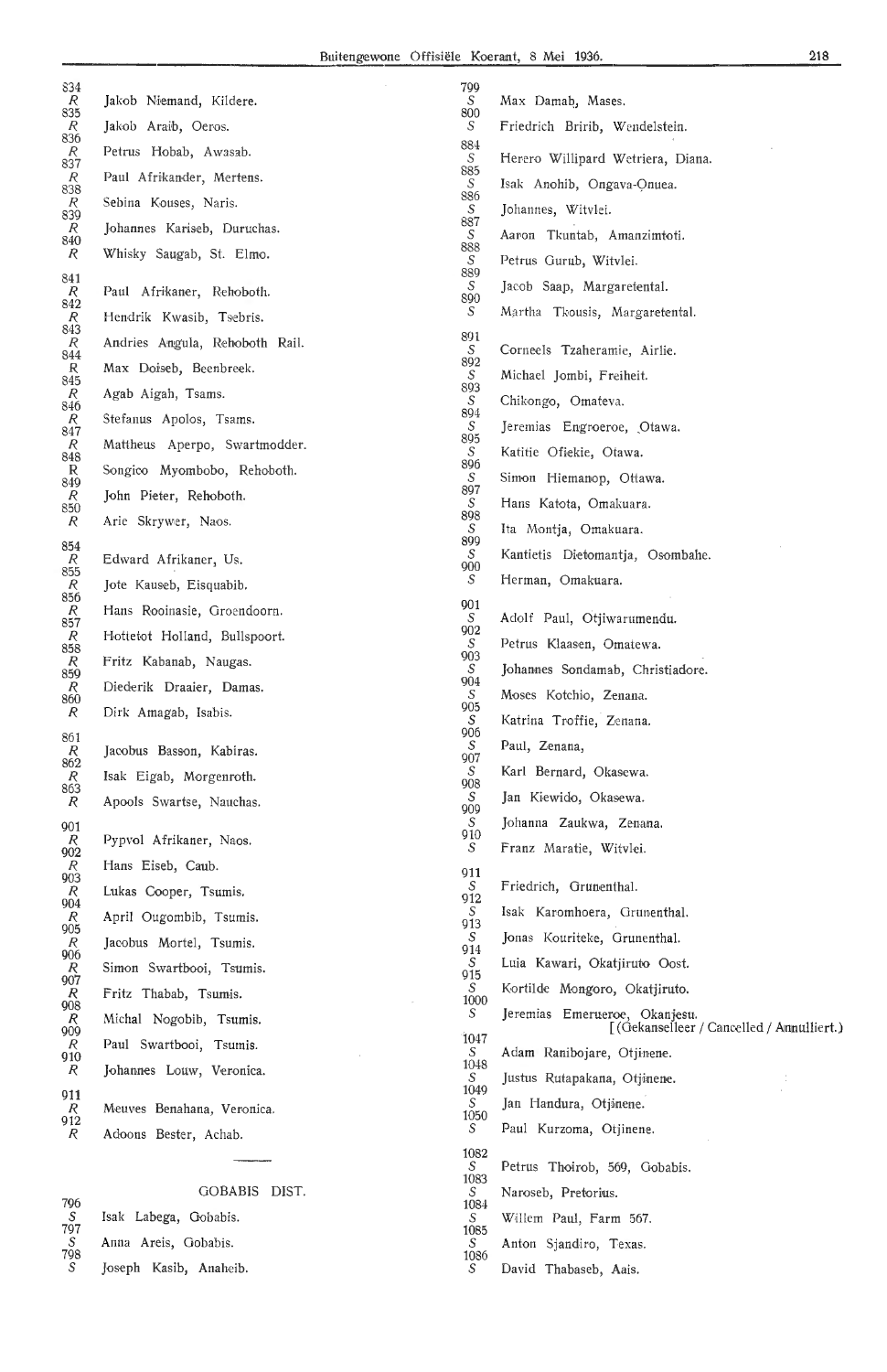| 1087<br>S                  | Willem Aggemab, Aais.            | 1189<br>S        | Judas Kantanbi, Otjinene.        |
|----------------------------|----------------------------------|------------------|----------------------------------|
| 1088<br>S                  | Patreb Labib, Plaaas 544.        | 1190             | Anton Kahangana, Otjinene.       |
| 1089<br>S                  | Gawie Kahorere, Alabama.         | S<br>1191        |                                  |
| 1090<br>S                  | Petrus Kainkop, Grunenberg.      | S<br>1192        | Andreas Katjinghai, Otjinene.    |
| 1091                       |                                  | S<br>1193        | Fritz Katjinghai, Otjinene.      |
| S<br>1092                  | Josef Ganis, De Waal.            | S<br>1194        | Kalahari Gwendemo, Otjinene.     |
| 1093                       | S Frans Thoagoseb, Grunenberg.   | S<br>1195        | Hans Kairewa, Otjinene.          |
| S                          | Jan Kaidamab, Chamasaris.        | S<br>1196        | Jacob Wehie, Otjinene.           |
| 1151<br>S                  | Damoed Kamoetonba, Otjinene.     | S<br>1197        | Hedwig Katjigua, Otjinene.       |
| 1152<br>S                  | Johannes Deruru, Otjinene.       | S<br>1198        | Otto Kasonjeru, Otjinene.        |
| 1153<br>S                  | Alfred Makeru, Otjinene.         | S<br>1199        | Willipard Tjiwehu, Otjinene.     |
| 1154<br>S                  | Langman Majoro, Otjinene.        | S                | Justina Kangha, Otjinene.        |
| 1155<br>S                  | Jonas Kowenbe, Otjinene.         | 1200<br>S        | Albert Tjanuha, Otjinene.        |
| 1156<br>S                  | Izak Tjohor, Otjinene.           | 1201             |                                  |
| 1157<br>S                  |                                  | S<br>1202        | Edward Wasatah, Otjinene.        |
| 1158                       | Philaman Munjunza, Otjinene.     | S<br>1203        | Eunfried Wasetah, Otjinene.      |
| S<br>1159                  | Manuel Kanzowie, Otjinene.       | S<br>1204        | Olpans Papama, Otjinene.         |
| S<br>1160                  | Jood Kamanjunana, Otjinene.      | S<br>1206        | Gustav Kandji, Otjinene.         |
| S                          | Izak Katiba, Otjinene.           | S<br>1207        | Johannes Wakapita, Otjinene.     |
| 1161<br>S                  | Autman Katjiala, Otjinene.       | S<br>1208        | Frans Kasongange, Otjinene.      |
| 1162<br>S                  | Willem Hakesiwa, Otjinene.       | S<br>1209        | Langman Kanduwaghu, Otjinene.    |
| 1163<br>S                  | Hans Katjarce, Otjinene.         | S                | Marcus Erikomba, Otjinene.       |
| 1164<br>S                  | Markus Karlenzowa, Otjinene.     | 1210<br>S        | Hendrik Aniewie, Otjinene.       |
| 1165<br>S                  | Johannes Karowtemba, Otjinene.   | 1211             |                                  |
| 1166<br>S                  | Ita Kaungale, Otjinene.          | S<br>1212        | Cement Barotsie, Otjinene.       |
| 1167                       |                                  | S<br>1213        | Jacob Kazapuwah, Otjinene.       |
| S<br>1168                  | Max Kaiwa, Otjinene.             | S<br>1214        | Mattheus Tjipepa, Otjinene.      |
| S<br>1169                  | Jacob Katenga, Otjinene.         | S<br>1215        | Simon Upendurah, Otjinene.       |
| S<br>1170                  | Christof Kaiherana, Otjinene.    | S<br>1216        | Stephanus Konenje, Otjinene.     |
| S<br>1171                  | August Hamai, Otjinene.          | S<br>1217        | Marcus Kamaghe, Otjinene.        |
| $\frac{S}{1172}$           | Mose Jakatoa, Otjinene.          | S<br>1218        | Jonas Makunja, Otjinene.         |
| S<br>1173                  | Justus Katjisemba, Otjinene.     | S<br>1219        | Jacob Kainabako, Otjinene.       |
| S<br>1174                  | Alex Hiekeraka, Otjinene.        | S<br>1220        | Trougott Kasondora, Otjinene.    |
| S<br>1175                  | Rupertina Jakarana, Otjinene.    | S                | Ferdinand Kandjou, Okatambaka.   |
| S<br>1176                  | Conjack Tjihundjua, Otjinene.    | 1221<br>S        | Jacob Kapareka, Okatambaka.      |
| S<br>1177                  | Max Tjihundjua, Otjinene.        | 1222<br>S        | Langman Kauwhetu, Okatambaka.    |
| S<br>1178                  | Joseph Tjinera, Otjinene.        | 1223<br>S        | Nandunda Kamuwete, Okatambaka.   |
| $\overset{\text{S}}{1179}$ | Richard Koubita, Otjinene.       | 1224<br>S        | Simon Kimbarepa, Okatambaka.     |
| S<br>1180                  | Paulina Kawazuwa, Otjinene.      | 1225<br>S        | Willem Karumendu, Okatambaka.    |
| S                          | Hans Geengona, Otjinene.         | 1226<br>S        | Gustav Bahiona, Okatambaka.      |
| 1181<br>S                  | Justus Henampa, Otjinene.        | 1227<br>S        | Johannes Kambausoka, Okatambaka. |
| 1182<br>S                  | Anton Hehamuhiva, Otjinene.      | 1228             |                                  |
| 1183<br>S                  | Jacob Hujani, Otjinene.          | 1229             | Abraham Boysib, Steinhausen.     |
| 1184<br>S                  |                                  | S<br>1230        | Alfred Kamohanga, Steinhausen.   |
| 1185                       | Columbus Katjihora, Otjinene.    | S<br>1231        | Jacobus Chauder, Steinhausen.    |
| S<br>1186                  | Jacob Konjierie, Otjinene.       | S<br>1232        | David Kamboude, Steinhausen.     |
| S<br>1187                  | Simon Kehakoma, Otjinene.        | $\frac{S}{1233}$ | Jacob, Kombumbi.                 |
| S<br>1188                  | Jotlop Katjiparo, Otjinene.      | S<br>1234        | Kephas, Kombumbi.                |
| $\boldsymbol{S}$           | Fritz Kamaboporakwana, Otjinene. | S                | Herman Njambe, Ovikango.         |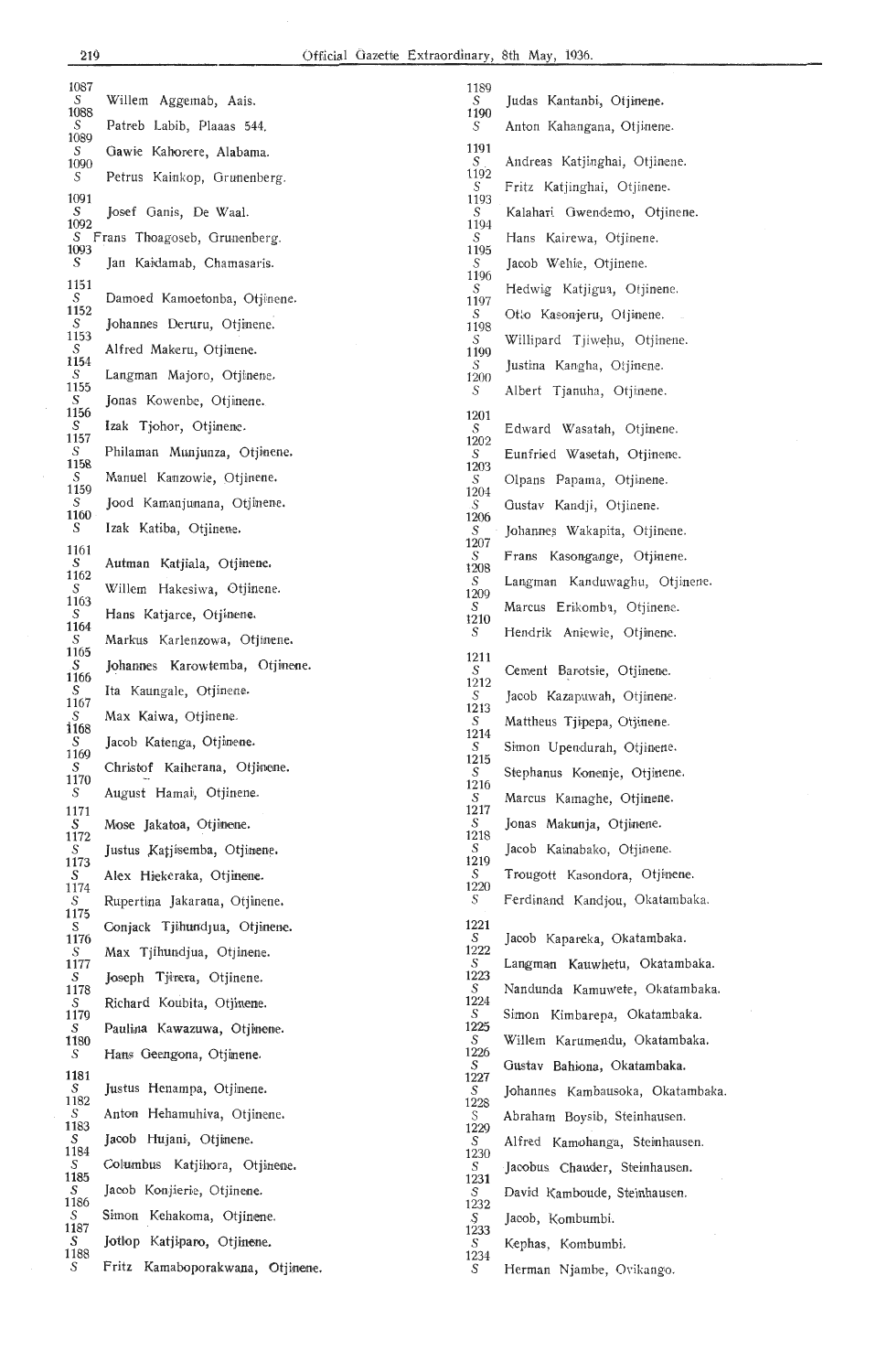| 1235                |                                    | 1406                    |                                              |
|---------------------|------------------------------------|-------------------------|----------------------------------------------|
| S<br>1236           | Samuel Frederik, Idaho.            | S                       | Alfred Kloubib, Riverside.                   |
| $S_{-}$<br>1237     | Jeremias Frederik, Idaho.          |                         |                                              |
| S<br>1238           | Manuel Kanduwazu, Ovikango.        |                         | OTJIWARONGO DIST.                            |
| S<br>1239           | Sepetheus Joseph, Stoetser.        | 1296<br>$T_{-}$         | Gerhart Malaba, Okosongomingo.               |
| S                   | Manjana Chihoro, Kehoro.           | 1319<br>$T_{-}$         | Sophia Amjou, Osombutu.                      |
| 1240<br>S           | Chicongo, Kehoro.                  | 1376<br>T               | Jeremias Usurwa, Ongangasemba.               |
| 1241                |                                    | 1401<br>$T_{-}$         | Ewald Ngavirue, Kambingana.                  |
| S.<br>1242          | Joseph Tjitera, Kehoro.            | 1402<br>$T_{-}$         |                                              |
| S<br>1243           | Benjamin Kanjanderawandis, Kehoro. | 1403                    | Markus Erikomba, Kambingana.                 |
| S<br>1244           | Gustav Sefika, Kehoro.             | $T_{-}$                 | Nauko Shikotoko, Kambingana.                 |
| $\cal S$            | Anton, Kehoro.                     | 1612<br>$T_{-}$         | Adam Heythonda, Otjisondu.                   |
| 1245<br>$S_{\cdot}$ | Max Katjiteil, Van Zyl.            | 1675                    | [(Gekanselleer / Cancelled / Annulliert.)    |
| 1246<br>$S_{-}$     | Jonas Ipinge, Okatjosongiva.       | $T_{-}$<br>1676         | Frits Kaotor, Troye.                         |
| 1247<br>S           | Raynard, Okakenuessiwa.            | $T_{-}$                 | Piet Swartz, Okatjiva.                       |
| 1248<br>S           | Johannes, Okakennessiwa.           | 1677<br>T.              | Isak Thewenba, Schlettwein.                  |
| 1249<br>S           | Machile, Okakenuessiwa.            | 1678<br>$T_{-}$         | Paul Koerumaa, Ondekaremba.                  |
| 1250                |                                    | 1679<br>T.              | Stompie, Wesselton.                          |
| S                   | Frans Shiramba, Okatjosonjiva.     | 1680<br>$T_{-}$         | Christof Roinda, Evero.                      |
| 1251<br>S           | Assau Kowakondu, Gobabis.          | 1681                    |                                              |
| 1252<br>S           | Fritz Eiseb, Gobabis.              | $T_{-}$                 | Vaaaljan Japita, Schlettwein.                |
| 1253<br>S           | Jan Swart, Hartsburg.              | 1682<br>T               | Eduard Chepeppa, Evero.                      |
| 1254                |                                    | 1683<br>$T_{-}$         | Borra Kowari, Evero.                         |
| S<br>1255           | Jacob Tjomaip, Otjunukandi.        | 1684<br>T               | Erastus Kaiko, Evero.                        |
| $S_{-}$<br>1256     | Johannes Josef, Gunichas West.     | 1685<br>$T_{-}$         | Emma Rekehe, Ongombehangora.                 |
| S<br>1257           | Samson Bakalahari, Kensington.     | 1686                    |                                              |
| S<br>1258           | Jacob Cloete, Elandsdraai.         | T.<br>1687              | Kamboet Tjiroria, Cornwall.                  |
| S.<br>1259          | Eisep Petrus, Gaus.                | $T_{-}$<br>1688         | Reinhard Atjipara, Cornwall.                 |
| S                   | Johannes Tjukoip, Farm 413.        | T<br>1689               | Samuel Kamahuka, Osine Nord.                 |
| 1260<br>S           | Michal Unoeb, Farm 413.            | $\overline{T}$<br>1690  | Lukas Sankan, Osire South.                   |
| 1261                |                                    | $T_{-}$                 | Fritz Namanja, Grootgeluk.                   |
| S<br>1262           | Salatiel Katjiteo, Gobabis.        | 1691                    |                                              |
| S                   | Jeremias Chirowe, Gobabis.         | $T_{-}$<br>1692         | George Gebusa, Okatjitou.                    |
| 1263<br>S.          | Petrus Koriseb, Gobabis.           | $T_{-}$<br>1693         | Langman Kandrotha, Okatjitou.                |
| 1264<br>S           | Elizabeth Kariseb, Gobabis.        | T.<br>1694              | Gustavina Kaingomba, Ongorossengo.           |
| 1265<br>S           | Johannes Katjenja, Gobabis.        | $T_{-}$<br>1695         | Joseph Koangehé, Ongorossengo.               |
| 1266<br>S           | Abraham Roman, Gobabis.            | $T_{-}$<br>1696         | Chicongo Kalipu, Okatjiva.                   |
| 1267<br>S           | Boesman Kiewiet, Gobabis.          | T.                      | Christine Chikrunde, Otjikururume.           |
| 1268<br>S           |                                    | 1697<br>T               | Alfred Jembo, Ottutundu.                     |
| 1269                | Boesman Petrus, Gobabis.           | 1698<br>T               | Johannes Mogoiha, Ottutundu.                 |
| S.<br>1270          | Paul Kahere, Gobabis.              | 1699<br>$T_{-}$         | Lukas Wamburo, Otjikururume.                 |
| S                   | Gert Maasdorp, Gunichas.           | 1700<br>$T_{\parallel}$ | Kesekiel Kajowe, Osire Sued.                 |
| 1271<br>S           | Jonas Pius, Voortrekker.           | 1752                    |                                              |
| 1272                |                                    | $\mathcal{T}$           | Isak Kawokera, Osongombe.                    |
| S<br>1273           | Hans Tjiwikwa, Gobabis.            | 1804<br>$T_{-}$         | Petrus Afrikaner, Waverley.                  |
| S<br>1274           | Cicilia Aisis, Mark Oost.          | 1919<br>$T_{-}$         | Phillippus Konganga, George Ferdinandshoehe. |
| S<br>1275           | Fritz Charuneb, Tygerpoort.        | 1950<br>$T_{-}$         | Jantjie Nanuseb, Kalkfeld.                   |
| S.                  | Hans Goeieman, Gunichas.           | 1951<br>$T_{\parallel}$ | Johannes Kanib, Kalkfeld.                    |
| 1400                |                                    | 1953                    |                                              |
| S<br>1404           | Anton Heanjinje, Owingi.           | T<br>1954               | Josua Tjiurutue, Kalkfeld.                   |
| S.<br>1405          | Manuel Kahema, Otjiharua No. 2.    | T<br>1955               | Willem Haipari, Leeuwenberg.                 |
| S                   | Gottlieb Leonard, Riversdale.      | $\mathcal{T}$           | Johannes Kazongonga, Wil-Albrechts-Tal.      |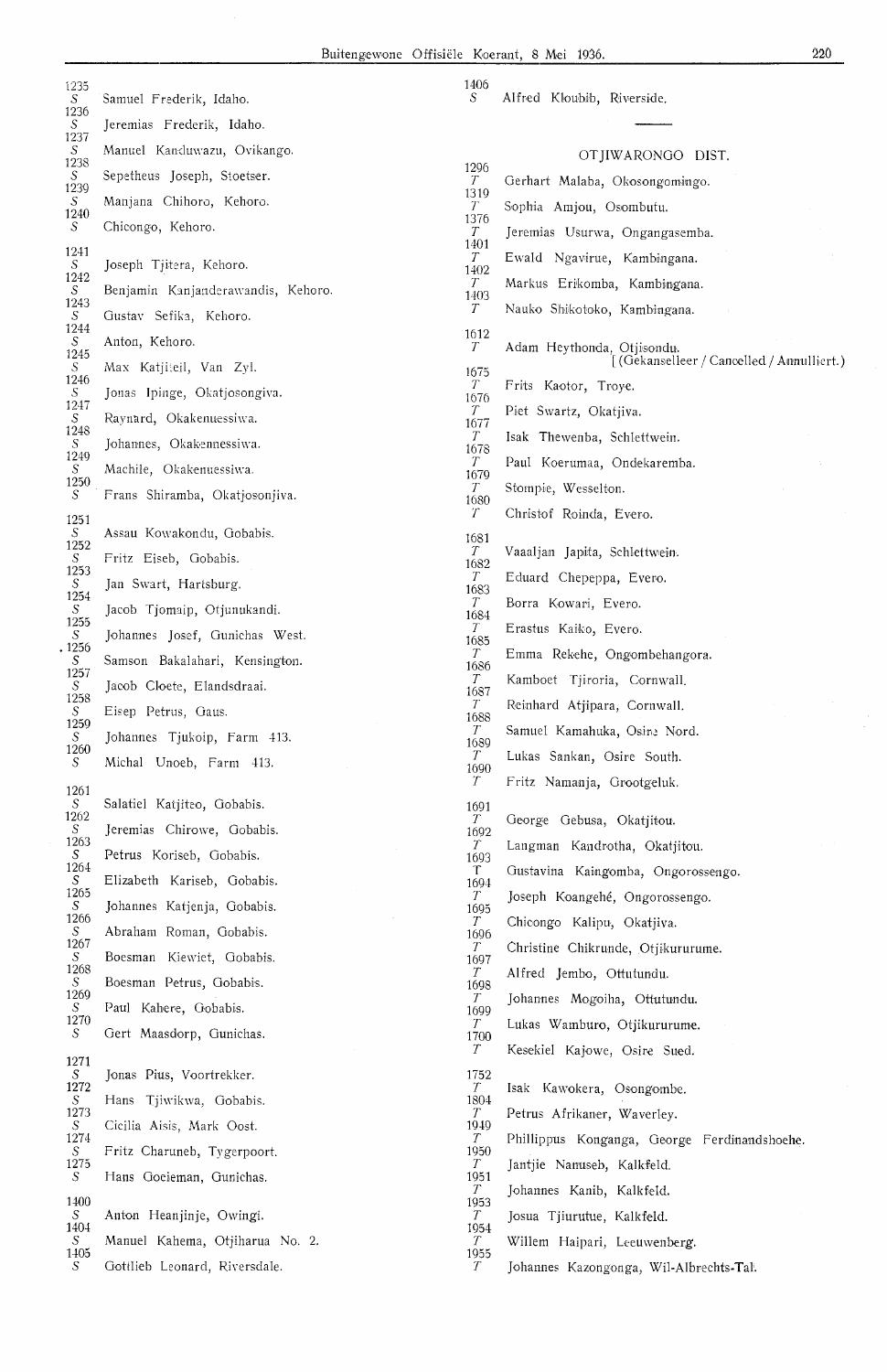| 1956                                  |                                       | 2069                     |                                    |
|---------------------------------------|---------------------------------------|--------------------------|------------------------------------|
| $\boldsymbol{T}$<br>1957              | Jacobus Rabaka, Wil-Albrechts-Tal.    | T.<br>2070               | Mattias Uisib, Okanjandji.         |
| $T_{\parallel}$<br>1958               | Elifas Kasongonga, Wil-Albrechts-Tal. | T                        | Juliana Jahera, Otjiwarongo.       |
| $\tau$<br>1959                        | Alfred Kasongonga, Wil-Albrechts-Tal. | 2071<br>T                | Petrus Kangoro, Erundu.            |
| $\left\langle T\right\rangle$<br>1960 | Abraham Erongo, Klein Okarume.        | 2072<br>T                | Anton Chihonuna, Erundu Siding.    |
| $\tau$                                | Job Kangombe, Klein Okarume.          | 2073<br>T.<br>2074       | Naftalie August, Okosongomingo.    |
| 1961<br>$\boldsymbol{T}$              | Willem Kauhana, Scharfeneck.          | T.                       | Paul Endula, Farm 339.             |
| 1962<br>$\left\langle T\right\rangle$ | Stilman Abasib, Omakune.              | 2075<br>T.               | Anamias Thanib, Laconia.           |
| 1963<br>$\left\langle T\right\rangle$ | Hulder Kamendaha, Oviraura.           | 2076<br>T                | Anton Tharakoab, Laconia.          |
| 1964<br>$\boldsymbol{T}$              | Katriwa Kamendaha, Oviraura.          | 2077<br>T                | Mandume Ontjembo, Doornlaagte.     |
| 1965<br>$T_{\parallel}$               | Fritz Kenamutina, Oviraura.           | 2078<br>T                | Frans Kuminbib, Oasas.             |
| 1966<br>$\boldsymbol{T}$              | Hans Abasib, Oviraura.                | 2079<br>T                | Joseph Hejumujuha, Otjiwarongo.    |
| 1967<br>$\overline{T}$                | August Chirongo, Oviraura Noord Wes.  | 2080<br>T                | Paul Kurirab, Otjiwarongo.         |
| 1968<br>$\boldsymbol{T}$              | Willy Nemuhe, Omiama.                 | 2081                     |                                    |
| 1969<br>$\left\langle T\right\rangle$ | Andries Nemuhe, Oviraura.             | $T_{\parallel}$<br>2082  | Gerhartina Gouveakus, Otjiwarongo. |
| 1970<br>$T_{\parallel}$               | Anton Kamasepo, Oviraura.             | T<br>2083                | Isak Kamonda, Uitzig.              |
| 1971                                  |                                       | T.<br>2084               | Katrina Tsebis, Uitzig.            |
| $\overline{T}$<br>1972                | Fritz Tjindau, Sandputs.              | T<br>2085                | Herman Kavitoene, Okakane Ost.     |
| $T_{\parallel}$<br>1973               | Johannes Kandjiri, Sandputs.          | T.<br>2086               | Gottlob Komomugondu, Ohakane Ost.  |
| T<br>1974                             | Hendrik Kanambunga, Sandputs.         | T<br>2087                | Levi Tsebib, Uitzig.               |
| $\overline{T}$<br>1975                | Fritz Kauseb, Eberhardshöhe.          | T<br>2088                | Salmon Tsmeib, Ombarahewa.         |
| T<br>1976                             | Jeremias Nausib, Ovigere.             | T.<br>2089               | Daniel Nobodip, Ombarahewa.        |
| $\overline{T}$<br>1977                | Hermann Sauna, Okosongutu.            | T<br>2090                | John, Otjiwarongo.                 |
| $T_{\parallel}$                       | Mattheus Kamudore, Okosongutu.        | $T_{\parallel}$          | Alfeus Umamub, Otjiwarongo.        |
| 1978<br>$\overline{T}$                | Jacob Kainastman, Probeer.            | 2091<br>T                | Lora M'Dingi, Otjitasu.            |
| 1979<br>T.                            | Jogbet Doreti Kaira, Probeer.         | 2092<br>T                | Jeffry M'Dingi, Otjitasu.          |
| 1980<br>$T_{\parallel}$               | Simeon Hamku, Omataku.                | 2093<br>$T_{\parallel}$  | Ugeal Southabib, Otjitasu.         |
| 1981<br>$\overline{T}$                |                                       | 2094<br>$\boldsymbol{T}$ | Monta Goronto, Otjiwarongo.        |
| 1982                                  | Gustav Doke, Omataku.                 | 2095<br>T.               | Paul Kaoka, Okosongomingo.         |
| $\boldsymbol{T}$<br>1983              | Josef Kamkum, Omatako.                | 2096<br>T                | Simon Kae, Okosongomingo.          |
| $\mathcal{T}$<br>1984                 | August Kamuhiwa, Omatako.             | 2097<br>T                | Johannes Garionga, Farm 359.       |
| $T_{\parallel}$<br>1985               | Alwena Mikar, Omatako.                | 2098<br>T                |                                    |
| $T_{\parallel}$<br>1986               | Alfred Kaheje, Omatako.               | 2099                     | Fritz Somaib, Goedehoop.           |
| $T_{\parallel}$<br>1987               | Rebecca Katsabare, Omaha.             | T<br>3000                | Stefanus Klaassens, Goedehoop.     |
| T.<br>1988                            | Wilhelm Tjishirara, Omaha.            | T<br>3001                | Anna Kasas, Pinnacles.             |
| $T_{\parallel}$<br>1989               | Gustav Zongino, Omaha.                | T<br>3002                | Salmon Tabota, Kender.             |
| $T_{\parallel}$<br>1990               | Alwena Henjo, Omaha.                  | T<br>3003                | Izak Kahumba, Sandputs.            |
| $T_{\parallel}$                       | Jacobus Kandjou, Ongangasemba.        | T<br>3004                | Willie Kasantura, Okonjati.        |
| 1991<br>T <sub>1</sub>                | Johannes Karuchab, Otjihaemamaparero. | T<br>3005                | Tero Muniaso, Omihe.               |
| 1992<br>$T_{\parallel}$               | Kahiko Zamboruka, Onduazu.            | T<br>3006                | Johannes Tjiposa, Omihe.           |
| 1993<br>$\tau$                        | Sebeteus Kawa, Onduazu.               | T<br>3007                | Sarasine Naita, Omihe.             |
| 1995<br>$T_{\parallel}$               | Christiaan Kapiru, Kalkfeld.          | T.                       | Mous Hariseb, Kalkfeld.            |
| 1996<br>$\overline{T}$                | Simon Tjitjambarero, Kalkfeld.        | 3008<br>T.               | Johannes Matiwa, Kailo 319.        |
| 1997                                  |                                       | 3009<br>T.               | Naftali Wejndera, Kalkfeld.        |
| $\tau$<br>1998                        | Reimard Beriawaja, Kalkfeld.          | 3010<br>T.               | Fritz Wetugeka, Kalkfeld.          |
| T<br>1999                             | Theopholus Muniazo, Kalkfeld.         | 3011                     |                                    |
| $T_{\parallel}$<br>$2000\,$           | Josephine Gave, Kalkfeld.             | T<br>3012                | Jacob Kambotiwa, Omihe.            |
| T<br>2068                             | Willem Useb, Kalkfeld.                | T<br>3013                | Edward Kakonde, Kalkfeld.          |
| T                                     | Willie, Okanjandji.                   | T.                       | Gotlieb Jahaneka, Kalkfeld.        |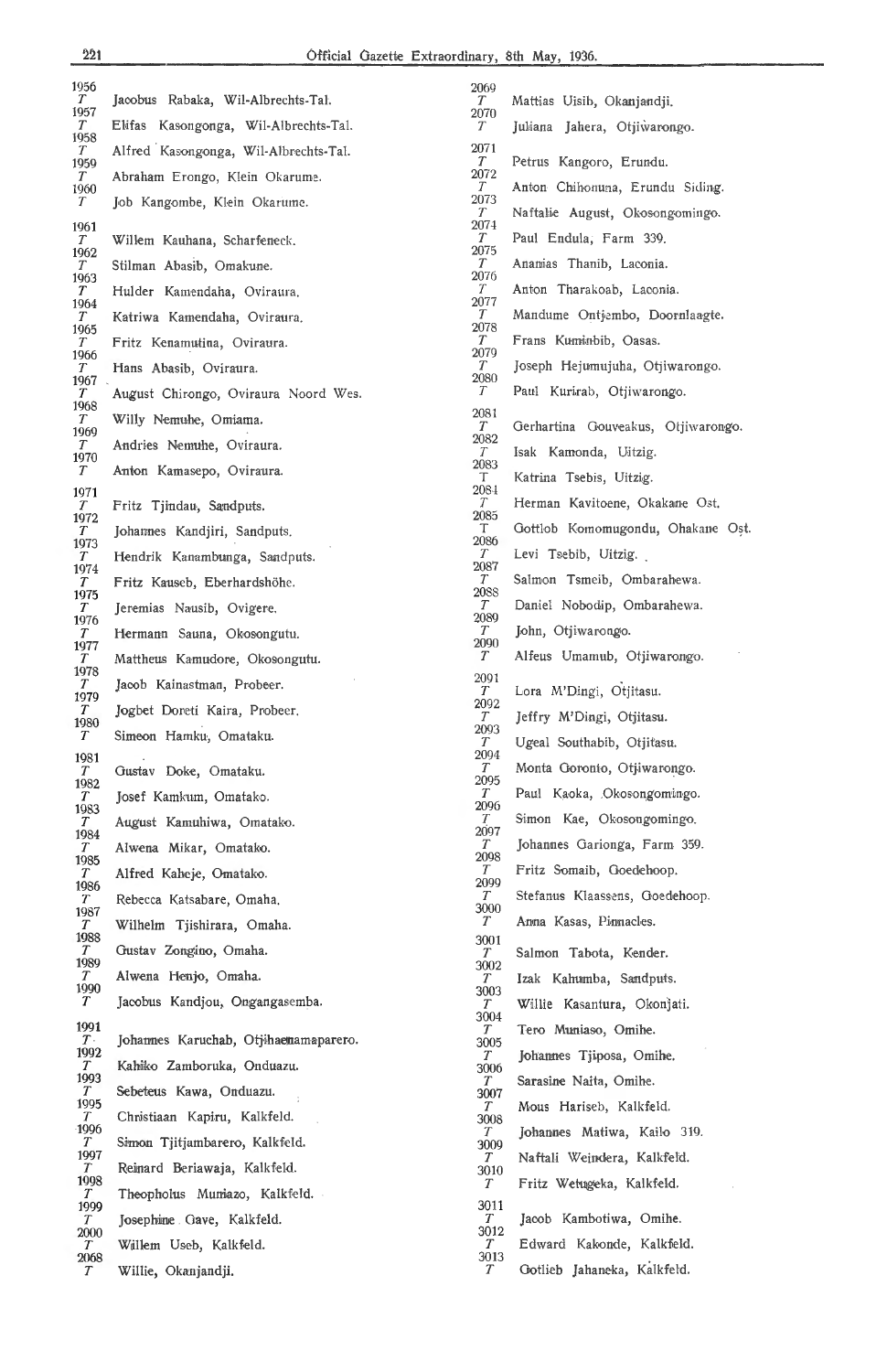831

| JULI<br>$\tau$                                                                                                                      | Martha Kenahora, Etjo.                                                                                                                                                                                                                                                                                         |
|-------------------------------------------------------------------------------------------------------------------------------------|----------------------------------------------------------------------------------------------------------------------------------------------------------------------------------------------------------------------------------------------------------------------------------------------------------------|
| 3015<br>T                                                                                                                           | Willem Komkongo, Ozombutu Ost.                                                                                                                                                                                                                                                                                 |
| 3016<br>Т                                                                                                                           | Lukas Ngamna, Gross Ozombtuo.                                                                                                                                                                                                                                                                                  |
| 3017<br>T                                                                                                                           | Heinrich Tjihenuna, Gross Ozombutu.                                                                                                                                                                                                                                                                            |
| 3018<br>Т<br>3019                                                                                                                   | Thimoteus Ovambo, Gross Ozombutu.                                                                                                                                                                                                                                                                              |
| $\mathcal T$                                                                                                                        | Amanda Kams, Kalkfeld.                                                                                                                                                                                                                                                                                         |
| 3201<br>Т<br>3202<br>T<br>3203<br>Т<br>3204<br>T<br>3205<br>T<br>3206<br>T<br>3207<br>Т<br>3208<br>T<br>3209<br>Т<br>3210<br>$\tau$ | Johannes Moses, Omasena-Urai.<br>Hans Thamabib, Gerus.<br>Jacob Kukuba, Karlsruhe.<br>Abed Kuku, Karlsruhe.<br>Chipora Haikaranka, Tweekoppies.<br>Magrieta Uiseb, Tweekoppies.<br>Trougod Katjimuna, Tweekoppies.<br>Johannes Kainkop, Tweekoppies.<br>Frederik Woller, Otjiwarongo.<br>Fritz Gouseb, Erundu. |
| 3211<br>T<br>3212<br>T<br>3213<br>T<br>3214<br>T<br>3215<br>T<br>3216<br>T                                                          | Thomas Kateta, Farm 360.<br>Picilo Katschie, Okosongomingo.<br>David Namporo, Cleveland.<br>Paulus Chewea, Cleveland.<br>Thomas Mohindjapeza, Okosongomingo.<br>Hans Gubep, Okosongomingo.                                                                                                                     |
| 3301<br>T                                                                                                                           | Matthews Ahouwika, Ondekeremba.                                                                                                                                                                                                                                                                                |

 $201-1$ 

OMARURU DIST.

| 708             | **********                            |  |  |
|-----------------|---------------------------------------|--|--|
| U<br>809        | Anton Hendrik, Omaruru.               |  |  |
| U<br>810        | Alfred Tjarokua, Omaruru.             |  |  |
| -U              | Gerhardine Kambonbarero, Osere-Omewa. |  |  |
| 811<br>U<br>812 | Martin Kambonbarero, Osera-Omewa.     |  |  |
| U               | Hans Jaheraru, Osera-Omewa.           |  |  |
| 813<br>U        | George Gertsen, Osera-Omewa.          |  |  |
| 814<br>U        | Frans Ruhumba, Kanona.                |  |  |
| 815<br>U        | Hugo Goiseb, Kanona.                  |  |  |
| 816<br>U        | Christine Hirongua, Kanona.           |  |  |
| 817<br>U        | Isaac Nubueb, Omaruru.                |  |  |
| 818<br>U        | Rebecca Habes, Kanona.                |  |  |
| 819<br>U        | Isak Katioanga, Otjikoko.             |  |  |
| 820<br>U        | Petrus Rehoboth, Klein Okosombuka.    |  |  |
| 821<br>U<br>822 | Frans Kitjiti, Klein Okosombuka.      |  |  |
| U               | Hans Kahenna, Klein Okosombuka.       |  |  |
| 823<br>U        | Manuel Kairatio, Klein Okosombuka.    |  |  |
| 824<br>- U      | Justus Kawoko, Klein Okosombuka.      |  |  |
| 825<br>U        | Theodor Zerane, Omaruru.              |  |  |
| 827<br>U        | Anna N'Daura, Omaruru.                |  |  |

Kachi Periki, Okoronyama. Alfred Saibib, Omapyn. 832 Joseph Tjipombo, Erongo. 833 Wilfred Maindo, Eheratengua. 834 Willem Kwaai, Eheratengua. 835 Johnnie Ipara, Eheratengua. Bartel Tjiseseta, Eheratengua. Salatiel Kaine, Eheratengua. Gotfried Mijo, Kakombo. 839 Windhoek Jeremias, Omatarassu. 840 Angola Paudi, Eheratengua. 841 Gerhardine Nuinusis, Otjimpanie. Gerhard Okambahiona, Schonfels. 843 Johannes Katiharova, Ondombo. 844 Emma Kangandi, Ondombo. Paul Lhumbu, Ondombo. 846 Paul Mutupaka, Otjeruvanga. Amtune Oturo, Otjeruvanga. Simon Kawihina, Ongarivanda. Johannes Chimie, Waldfrieden. 852 Steinhard Katihurika, Waldfrieden. 853 Jakob Kamboahama, Klein Okombahe. 854 Soldaat Kaundondoka, Omapyn. 855 Langman Kamukukira, Eremutua. 856 Thomas Katjinbatere, Klein Okombahe. 857 Manoka Kaundondoka, Omapyn. 858 *U* Heinrich Kutako, Okangue. 860 *U* Kleinbooi Bechanna, Onduruquea. 861 Willem Tjoundu, Onduruquea. 862 Junias Koukuta, Onduruquea. 863 *U* Martin Karunge, Omaruru. 864 Pauline Tjakele, Omaruru. 865 Jan Etemba, Osera-Omewa. 866 Miriam Kazengo, Omaruru. 867 Fritz Manuruke, Forstland. WINDHOEK DIST.  $\frac{1966}{W}$ Saul Klausib, Ida.  $\ddot{w}$ Jacobus Ariab, Dordabis.  $\frac{1968}{W}$ Ollie Berend Afrikaner, Hatsamas.  $\frac{1969}{W}$ Fritz Kariseb, Hatsamas.  $^{1970}_{\;W}$ Benjamin Pieterse, Rietfontein.  $\frac{1972}{W}$ 

Hans Kamesimba, Doornpoort.

Simon Cooper, Arnstatt.

 $\frac{1974}{W}$ Hans Tjogobib, Arnstatt.

 $\frac{1973}{W}$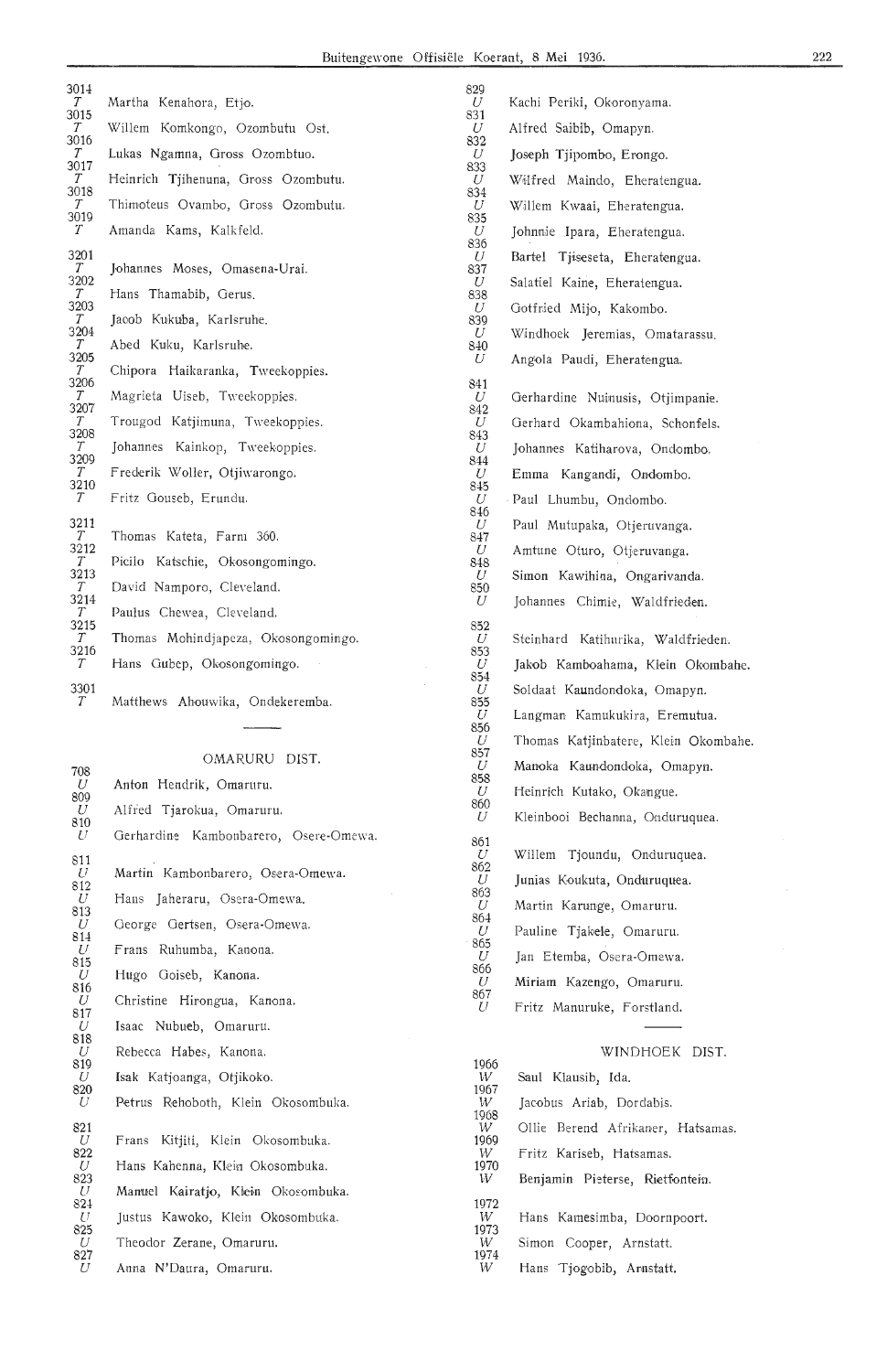| 1975<br>W | Klaas van Wyk, Arnstatt,          | 3265<br>W      | Gabriel Ukarerani, Windhoek.                                                    |
|-----------|-----------------------------------|----------------|---------------------------------------------------------------------------------|
| 2552<br>W | Kadip Hogobib, Godeis.            | 3437<br>W      | Marib Karusib, Neuheusis.                                                       |
| 2553      |                                   | 3639           |                                                                                 |
| W<br>2554 | Maria Tasis, Omuramba.            | W<br>3640      | Johannes Josua, Arnheim.                                                        |
| W<br>2555 | Olie Kobesib, Omuramba.           | W              | Eliazer Karreos, Arnheim.                                                       |
| W<br>2556 | August Tsamasib, Godeis.          | 3641<br>W      | Zicher Kaheim, Arnheim.                                                         |
| W         | Gert Bekeer, Montechristo.        | 3642<br>W      | Jan Smit, Orumbo Noord.                                                         |
| 2557<br>W | Selatiel Tjikotine, Brakwater.    | 3643<br>W      | Jan Ielander, Okatamba.                                                         |
| 2558<br>W | Thomas Kachauru, Osema.           | 3644<br>W      | Frans Tjamugoba, Alt Seeis.                                                     |
| 2559<br>W | Willem Kambresa, Osema.           | 3645           |                                                                                 |
| 2560<br>W | Hesekiel Chingao, Dobra.          | W<br>3646      | Johannes Afrikaner, Alt Seeis.                                                  |
| 2561      |                                   | W<br>3647      | Hans Kainkop, Wolfsgrund.                                                       |
| W<br>2562 | Eugen Kangobe, Dobra.             | W<br>3648      | August Kozurub, Wolfsgrund.                                                     |
| W<br>2563 | Fritz Kiebib, Okapuka.            | W<br>3649      | Smit Hamatiwa, Schoongelegen.                                                   |
| W<br>2564 | Petrus Bindi, Okapuka.            | W<br>3650      | Hendrik Sakop, Progress.                                                        |
| W         | Anna Kawankura, Okapuka.          | W              | Jan Hoserib, Progress.                                                          |
| 3232      |                                   | 3651<br>W      | Willem Gwakup, Okatumba.                                                        |
| W<br>3233 | Jakob Joachin, Windhoek.          | 3652<br>W      | Apollo Kogorub, Okatumba.                                                       |
| W<br>3234 | Anna Seihis, Windhoek.            | 3653<br>W      | Seppel Chiromba, Onganja.                                                       |
| W<br>3235 | Amalia Pakarae, Windhoek.         | 3654<br>W      | Alfred Makuru, Ekuja.                                                           |
| W<br>3236 | Thimon Kauarie, Windhoek.         | 3655           |                                                                                 |
| W<br>3237 | August Karises, Aukeigas.         | W<br>3656      | Simon Chirungo, Ondahaka.                                                       |
| W<br>3238 | Gotlieb Urikob, Aukeigas.         | W<br>3657      | Daniel Kariseb, Ondahaka.                                                       |
| W<br>3239 | Jakob Auchamab, Aukeigas.         | W<br>3658      | Jonas Hakowinia, Alt Seeis.                                                     |
| W<br>3240 | Mita Abases, Aukeigas.            | W<br>3659      | Jan Hendrikse, Seeis.                                                           |
| W         | Otto Koraseb, Aukeigas.           | W<br>3660      | Saul Mathys, Okapanja.                                                          |
| 3241      |                                   | W              | Julius, Ondahaka.                                                               |
| W<br>3242 | Lena Tsabases. Aukeigas.          | 3661<br>W      | Herman Katjimbari, Ondahaka.                                                    |
| W<br>3243 | Hans Karisemab, Aukeigas.         | 3662<br>W      | Tiopp Mwaitako, Okahua.                                                         |
| W<br>3244 | Carolina Naoresis, Aukeigas.      | 3663<br>W      | Stefanus Heronga, Seeis.                                                        |
| W<br>3245 | Wilhelmina Eigas, Aukeigas.       |                |                                                                                 |
| W<br>3246 | Friedrich Abasib, Aukeigas.       |                | RESERVATE / RESERVES / RESERVATE.                                               |
| W<br>3247 | Isaak Afrikaner, Aueigas.         |                | BONDELS RES., WARMBAD DIST.                                                     |
| W<br>3248 | Johannes Jacob, Windhoek.         | DC<br>381      | Johannes Rooi, Heib.                                                            |
| W<br>3249 | Anna Ritz, Aukeigas.              | DC<br>382      | Willem Berend, Heib.                                                            |
| W         | Lucia Kavari, Aukeigas.           | $_{DC}$<br>383 |                                                                                 |
| 3250<br>W | Tobias Makara, Windhoek.          | DC             | Hans April, Wortel.                                                             |
| 3251      |                                   | 387            | Willem Berend, Heib.                                                            |
| W<br>3252 | Vaatjie Tsamas, Aukeigas.         |                | NEUHOF RES., MALTAHOHE DIST.                                                    |
| W<br>3253 | Johanna Koakoses, Aukeigas.       | EС<br>23       | August Chicongo, Neuhof Res.                                                    |
| W<br>3257 | Gerhard Kahorere, Windhoek.       |                |                                                                                 |
| W<br>3258 | Johannes Jamati, Windhoek.        | FC             | OTJITUO RES., GROOTFONTEIN DIST.                                                |
| W<br>3259 | Jan Kunuchab, Aukeigas.           | 23             | Elesia Kambere, Otjituo Res.<br>$\int$ (Gekanselleer / Cancelled / Annulliert.) |
| W<br>3260 | Waleska Muller, Boebra.           | FC<br>59       | Barnabas Kamekora, Otjituo Res.                                                 |
| W         | Christina Nanus (Jnr.), Aukeigas. | FC             | [(Gekanselleer / Cancelled / Ammilliert.)                                       |
| 3261<br>W | Lena Uinuses, Windhoek.           | 353            | Jaffet Gabarganga, Otjituo Res.<br>[(Gekanselleer / Cancelled / Annulliert.)    |
| 3262      |                                   | FC             |                                                                                 |
| W<br>3263 | Fritz Keisib, Windhoek.           | 401            | Niclas Kaurehekwa, Otjituo Res.<br>[(Gekanselleer / Cancelled / Amnulliert.)    |
| W<br>3264 | Phillippus Hairwa, Windhoek.      | FC<br>402      | Isaac Kangotwa, Otjituo Res.                                                    |
| W         | Willem Bakurupa, Windhoek.        |                | [(Gekanselleer / Cancelled / Annulliert.)                                       |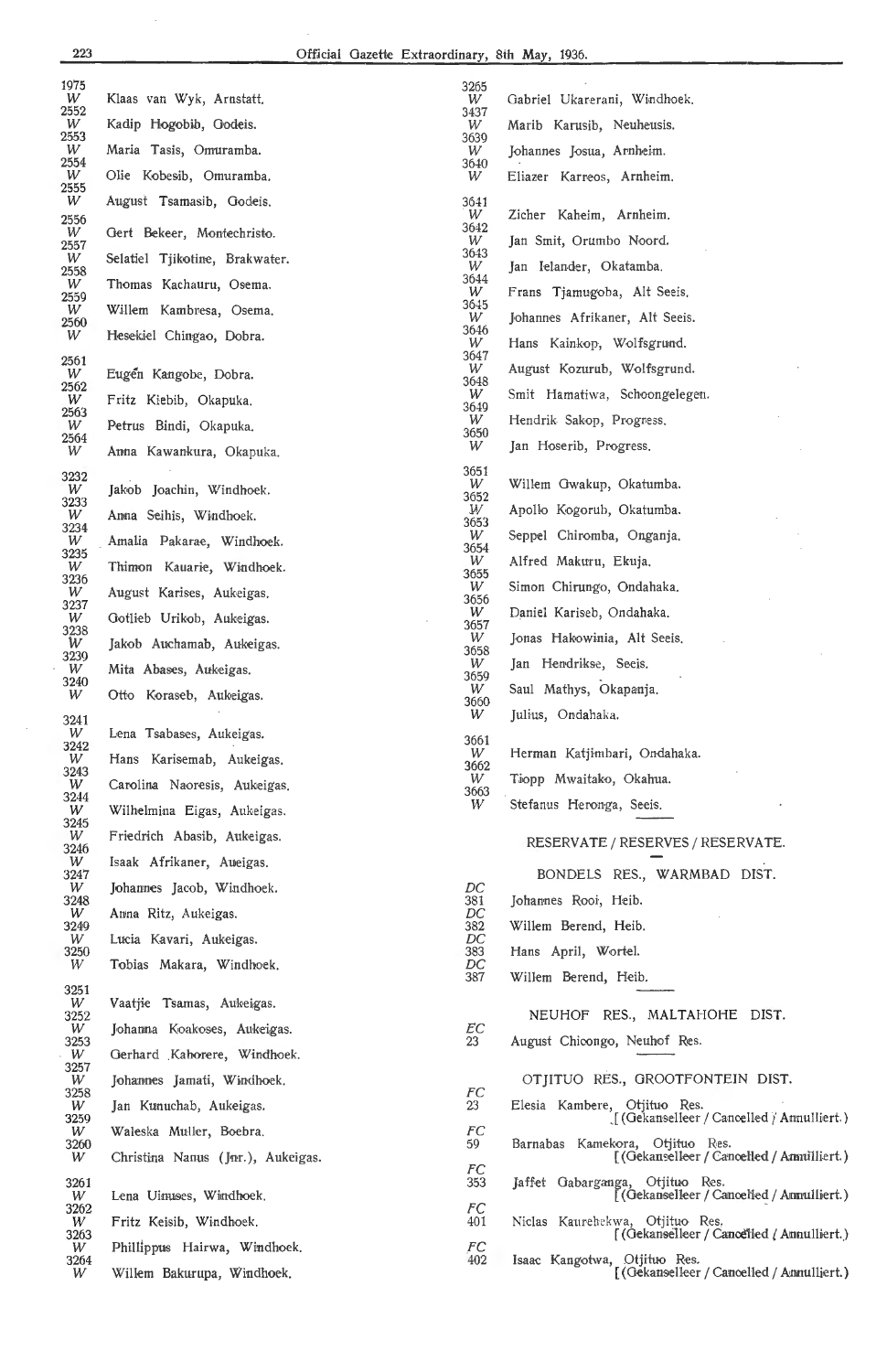*JC*  629 *JC*  630 *JC*  631 *JC*  632 *JC*  633 *JC*  634 *JC*  635 *JC*  636 *JC*  637 *JC*  638  $\widetilde{JC}$ 639  $\overline{I}$ 640 *JC*  641 *JC*   $642$  $\check{J}\tilde{C}$ 643 *JC*  644 *IC*  645 *JC*  646 *JC*  647 *JC*  648 *JC*  649  $\overline{JC}$ 650

Max Kapewa, Ovitoto Res.

*JC*  651 *JC*  652 *JC*  653 *JC*  654 *JC*  655 *JC*  656 *JC*  657 *JC*  658 *JC*  659 *JC*  660 *JC*  661 *JC*  662 *JC*  663 *JC*  664 *JC*  ,665 *JC*  666 *JC*  667  $\breve{J}\breve{C}$ 668 *JC*  669 *JC*  670

*JC*  671 *IC*  672

*FC*  411 *FC*  420 *FC*  427 *FC*  437 *FC*  439 *FC*  441 *FC*  458 *FC*  462 *FC*  495 *FC*  504 *FC*  539 *FC*   $543$ *FC*  550 *FC*  552 *FC*  558 *PC*  570 *FC*  574 *FC*  576 *FC*  577 *FC*  578 *FC*  579 Longman Karenjwo, Otjituo Res.<br>[(Gekanselleer / Cancelled / Annulliert.)] Benjamin Karawina, Otjituo Res. J (Gekanselleer / Cancelled / Ammulliert.) Hendrik Naome, Otjituo Res. [ (Gekanselleer / Cancelled / Annulliert.) Godfried Katjerechape, Otjituo Res.<br>[(Gekanselleer / Cancelled / Annulliert.) ] Johannes Kakorberwa, Otjituo Res. \_[ (Oekans,elleer / CanceHed / Anm:i.llkrt.) Zacharias Heiker, Otjituo Res.<br>[(Gekanselleer/Cancelled/Annulliert.)] Maria Zosanna, Otjituo Res. [ (Gekanselleer / Cancelled / Annulliert.) Johannes Mushera, Otjituo Res. [ (Gekanselleer / Cancelled / Annulliert.) Maria Kaumbua, Otjituo Res. [ (Oekam,elleer / Canoelled / Annulliert.) Petronella Chipassa, Otjituo Res. *[* (Oekans,elleer /Cancelled/ Annulliert.) Johanna Katerro, ), Otjituo Res.<br>[ (Gekanselleer / Cancelled / Annulliert.) Heinrich Kewie, Otjituo Res. [ (Gekanselleer / Cancelled / Annulliert.) Joas Kamapi, Otjituo Res. [ (Gekanselleer / Cancelled / Annulliert.) Gustav Kandingia, Otjituo Res. f (Oekansdleer /Cancelled/ Annulliert.) Julie Kheriwanja, Otjituo Res.<br>[(Gekanselleer/Cancelled/Annulliert.)] Nicolaas Kaurehekwa, Otjituo Res. [ (Oekan9elleer /Cancelled/ Annulliert.) Izak Kanjatu, Otjituo Res. [(Gekanselleer / Cancelled / Annulliert.) Emma Wuamburo, Otjituo Res. Ludwig Wuamburo, Otjituo Res, Jaffet Javiruka, Otjituo Res. Anna Tjazeako, Otjituo Res. OVITOTO RES., OKAHANDJA DIST.

| JС  |                                                                          |
|-----|--------------------------------------------------------------------------|
| 397 | August Hariseb, Ovitoto Res.<br>[(Oorgedra / Transferred / Uebertragen.) |
| JС  |                                                                          |
| 609 | Rehoboth Kapachava, Ovitoto Res.                                         |
| JС  |                                                                          |
| 613 | Jakob Kahangu, Ovitoto Res.                                              |
|     |                                                                          |
| JС  |                                                                          |
| 617 | Rebecca Handura, Ovitoto Res.                                            |
| JС  |                                                                          |
| 618 | Justus Mothepe, Ovitoto Res.                                             |
| JС  |                                                                          |
| 619 | Lukas Tiitenda, Ovitoto Res.                                             |
|     |                                                                          |
| JC  |                                                                          |
| 620 | Fridolin Kazonbiaza, Ovitoto Res.                                        |
|     |                                                                          |
| JC  |                                                                          |
| 622 | Leonara Morova, Ovitoto Res.                                             |
| JС  |                                                                          |
| 623 | Langman Hukununa, Ovitoto Res.                                           |
|     |                                                                          |
| JC  |                                                                          |
| 624 | Kleofas Wakaeta, Ovitoto Res.                                            |
| JC  |                                                                          |
| 625 | Aaron Goamab, Ovitoto Res.                                               |
| JC  |                                                                          |
| 626 |                                                                          |
|     | Zebron Goagamab, Ovitoto Res.                                            |
| JC  |                                                                          |
| 627 | Frans Kurri, Ovitoto Res.                                                |
| JС  |                                                                          |
| 628 | Lukas Kamasandu, Ovitoto Res.                                            |

Alfred Wakoe, Ovitoto Res. Phillippus Kasarab, Ovitoto Res. Thimoteus Numosembo, Ovitoto Res. Wilfred Kambalunja, Ovitoto Res. Simon Kataitasa, Ovitoto Res. Friedrich Bahekwa, Ovitoto Res. Joseph Kahethene, Ovitoto Res. Jonas Mujara, Ovitoto Res. David Mehu, Ovitoto Res. Gotlieb Mejoro, Ovitoto Res. Gideon Matundo, Ovitoto Res. Gideon Mavejero, Ovitoto Res. Christof Makarukwa, Ovitoto Res. Gerhart Utanani, Ovitoto Res. Jakob Kamaringa, Ovitoto Res. Ootthart Kuturi, Ovitoto Res. Isak Kaunjose, Ovitoto Res. Heinrich Zatjirera, Ovitoto Res. Joseph Tjunjo, Ovitoto Res. Willem Katjilo, Ovitoto Res. Hans Ujava, Ovitoto Res. Justus Matu, Ovitoto Res. Esmael Hojera, Ovitoto Res. Thomas Kamaguhe, Oitoto Res. Jakob Kapewa, Ovitoto Res. Johannes Hemoepa, Ovitoto Res. Ligmors N'Dura, Ovitoto Res. Johannes Karokwa, Ovitoto Res. Thomas Kakurehurie, Ovitoto Res. Ootthart Kasongungu, Ovitoto Res. Thomas Bonce, Ovitoto Res. August Katjipatu, Ovitoto Res. Lukas Tjawerwo, Ovitoto Res. Piet Kamerube, Ovitoto Res. Titus Rukata, Ovitoto Res. Maria Katjehende, Ovitoto Res. Willem Katjirandu, Ovitoto Res. Marcus Watkema, Ovitoto Res. Elias Kahehakwa, Ovitoto Res. Joas Tuerijama, Ovitoto Res. Simon Kama, Ovitoto Res. Heskia Kapembe, Ovifoto Res. Kanhungua Kajesehe, Ovitoto Res.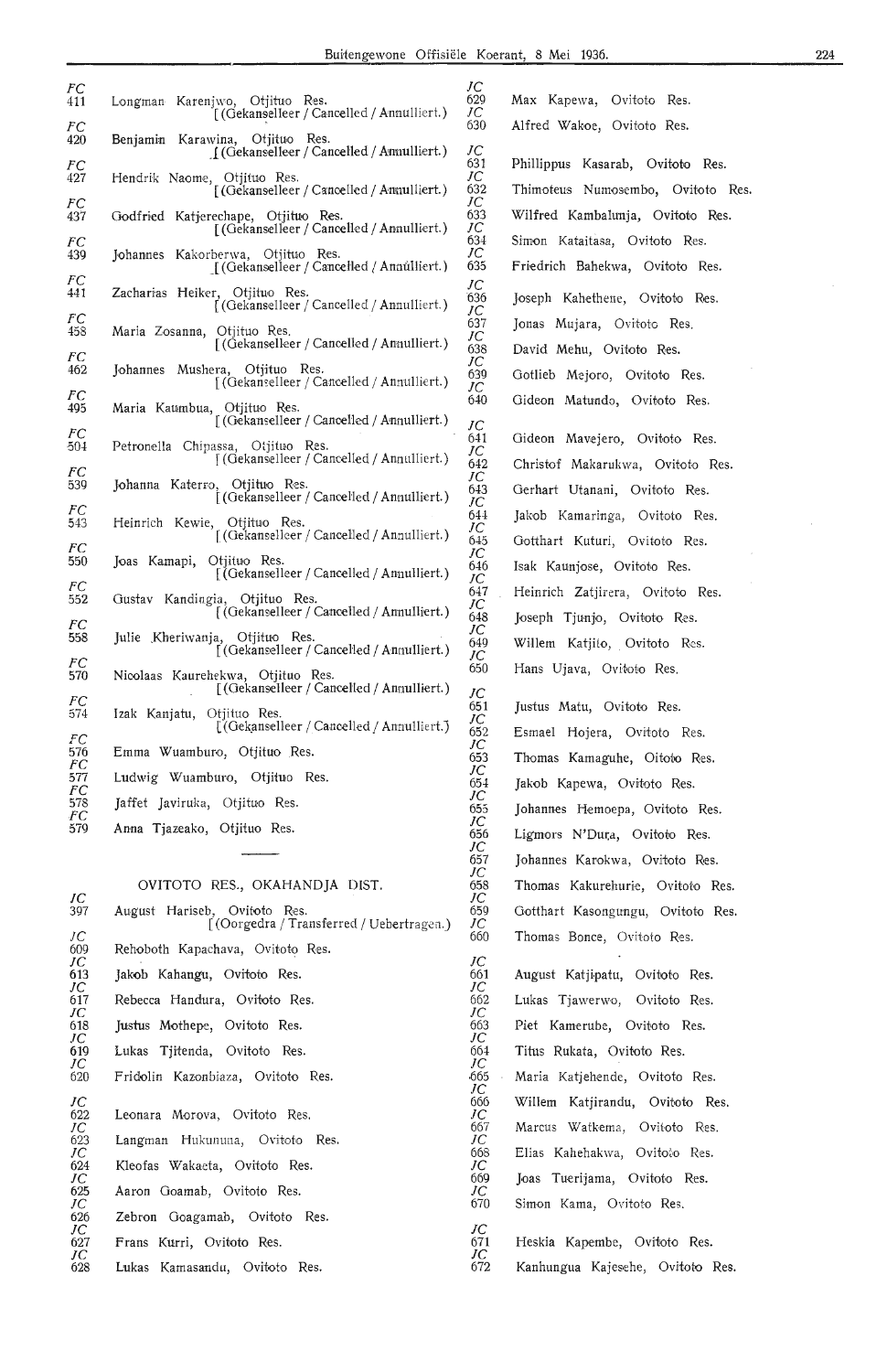K.C 324 *KC*  330 KC<br>332 KC<br>334 *KC*  335 *KC*  336

*KC*  337 *KC*  338

*KC*  339 *KC*  340 *KC* 

*KC* 

*KC* 

*KC* 

*KC* 

*KC* 

*KC* 

*KC*  348 K.C 349 K.C 350

*KC*  351 *KC*  352 *KC*  353 *KC*  354 *KC*  355 *KC*  356 *KC*  357 *KC*  358 *KC*  359 *KC*  360

> *KC*  361 *KC*  362 K.C 364 *KC*  365 *KC*  366

*NC*  150 *NC*  151 *NC*  152 *NC*  153 *NC*  154 *NC*  155

*SC*  817 *SC*  818 *SC*  819 *SC*  820 *SC*  821 *SC*  822

> Of' 73

Sf' 628 Sf' 629 Sf' 630 Sf' 631 Sf'

Sf' 633  $\mathcal{S}F$ 634 Sf' 635

| JC<br>673       | Hezecheal Gawekathe, Ovitoto Res. |
|-----------------|-----------------------------------|
| JС<br>674       | Apoles Domgab, Ovitoto Res.       |
| JC<br>675       | Jacobus Karongeru, Ovitoto Res.   |
| JС<br>676       | Petrus Bura, Ovitoto Res.         |
| JC<br>677       | Godfried Waomba, Ovitoto Res.     |
| JС<br>678       | Isak Nanjuma, Ovitoto Res.        |
| JC<br>679       | Vistorian Kahure, Ovitoto Res.    |
| JC<br>680       | Paul Howekarapi, Ovitoto Res.     |
| JС<br>681       | Izak Tjikwambi, Ovitoto Res.      |
| JC<br>682       | Lukas Jakaweta, Ovitoto Res.      |
| JC<br>683       | David Kawenja, Ovitoto Res.       |
| JC<br>684       | Jakob Kapepo, Ovitoto Res.        |
| JC<br>685       | Johannes Hewée, Ovitoto Res.      |
| JC<br>687       | Jakob Mutjira, Ovitoto Res.       |
| JC<br>688       | Jocobus Wakuham, Ovitoto Res.     |
| JC<br>689       | Richard Kambita, Ovitoto Res.     |
| JC<br>690       | Hans Njengunu, Ovitoto Res.       |
| JC<br>691<br>JC | Gideon Kanapirura, Ovitoto Res.   |
| 692<br>JC       | Simson Tjinape, Ovitoto Res.      |
| 693<br>JC       | David Oviku, Ovitoto Res.         |
| 694<br>JC       | Ottillieë Ongothu, Ovitoto Res.   |
| 695<br>JC       | Ezechael Katjihebe, Ovitoto Res.  |
| 697             | Josiah Esimane, Ovitoto Res.      |
| JC<br>698       | Stefanus Quatumunde, Ovitoto Res. |
| JC<br>699       | Jeopard Kandanga, Ovitoto Res.    |
| JC<br>700       | Daniel Mahuma, Ovitoto Res.       |

OTJIMBINOWE RES., KARIBIB DIST. Johannes Houses, Otjimbingwe Res. Maria van Wyk, Otjimbingwe Res. Sontag Karuka, Otjimbingwe Res. Chrisleib Kamena, Otjimbingwe Res. Jakob Kendenda, Otjimbingwe Res. Simon Murua, Otjimbingwe Res. Danile Makawa, Otjimbingwe Res. Willibal'd Ngaritjita, Otjimbingwe Res. Timatoes Tjavondja, Otjimbingwe Res. Anna Hamses, Otjimbingwe Res.

Lukas Tjitua, Otjimbingwe Res. Ruben Matunda, Otjimbingwe Res. Moses Kapuhe, Otjimbingwe Res. Ludwig Gekusere, Otjimbingwe Res. Theobald Kautjoze, Otjimbingwe Res. Hendrik Kariseb, Otjimbingwe Res. Max Kasutu, Otjimbingwe Res.

Frans Gertze, Otjimbingwe Res. Pius Kahiraka, Otjimbingwe Res. Otto Schluckwerder, Otjimbingwe Res. Anton Tjikaku, Otjimbingwe Res. Saratiel Kepo, Otjimbingwe Res. Ricaard Makorora, Otjimbingwe Res. Isaak Hayrungodo, Otjimbingwe Res. Gerhard Gamaser, Otjimbingwe Res. Mattheus Uiramab, Otjimbingwe Res. Hans Oucham, Otjimbingwe Res. Christofa Naubib, Otjimbingwe Res. Fritz Mumana, Otjimbingwe Res. Christoff Kauhanda, Otjimbingwe Res.

Jsutaub Maruseb, Otjimbingwe Res. Heowib Nahbombe, Otjimbingwe Res. Filemon Mekawa, Otjimbingwe Res. Fritz Kamapuri, Otjimbingwe Res. Johannes Kayetjurura , Otjimbingwe Res.

GIBEON RES., GIBEON DIST. Fritz Kakawi, Falkenhorst. Jonard Mathuwa, Falkenhorst. Fritz Kanjoze, Falkenhorst. Otto Saweroa, Falkenhorst. Klaas Lambert, Freistadt. Abel Pieter, Kransplaas.

AMINUIS RES., GOBABIS DIST. Marguerita Tjizenga, Aminuis Res. Christof Janunga, Aminuis Res. Paul Rerako, Aminuis Res. Justina Kambereta, Aminuis Res. Amon Kanotjiua, Aminuis Res. Nauke Kreperena, Aminuis Res.

#### FRANSFONTEIN RES., OUT JO DIST. Jaoob Haibeb, Fransfontein Res.

#### 632 EPUKIRO RES., GOBABIS DIST. Willem Kamabrasa, Epukiro Res. Simon Kambiki, Epukiro Res. Isaac Ndjaimana, Epukiro Res. Hans Handa, Epukiro Res. Joseph Kamah, Epukiro Res. Alfina Kapufuasa, Epukiro Res. David Kandzoo, Epukiro Res. Gustav Kandzoo, Epukiro Res.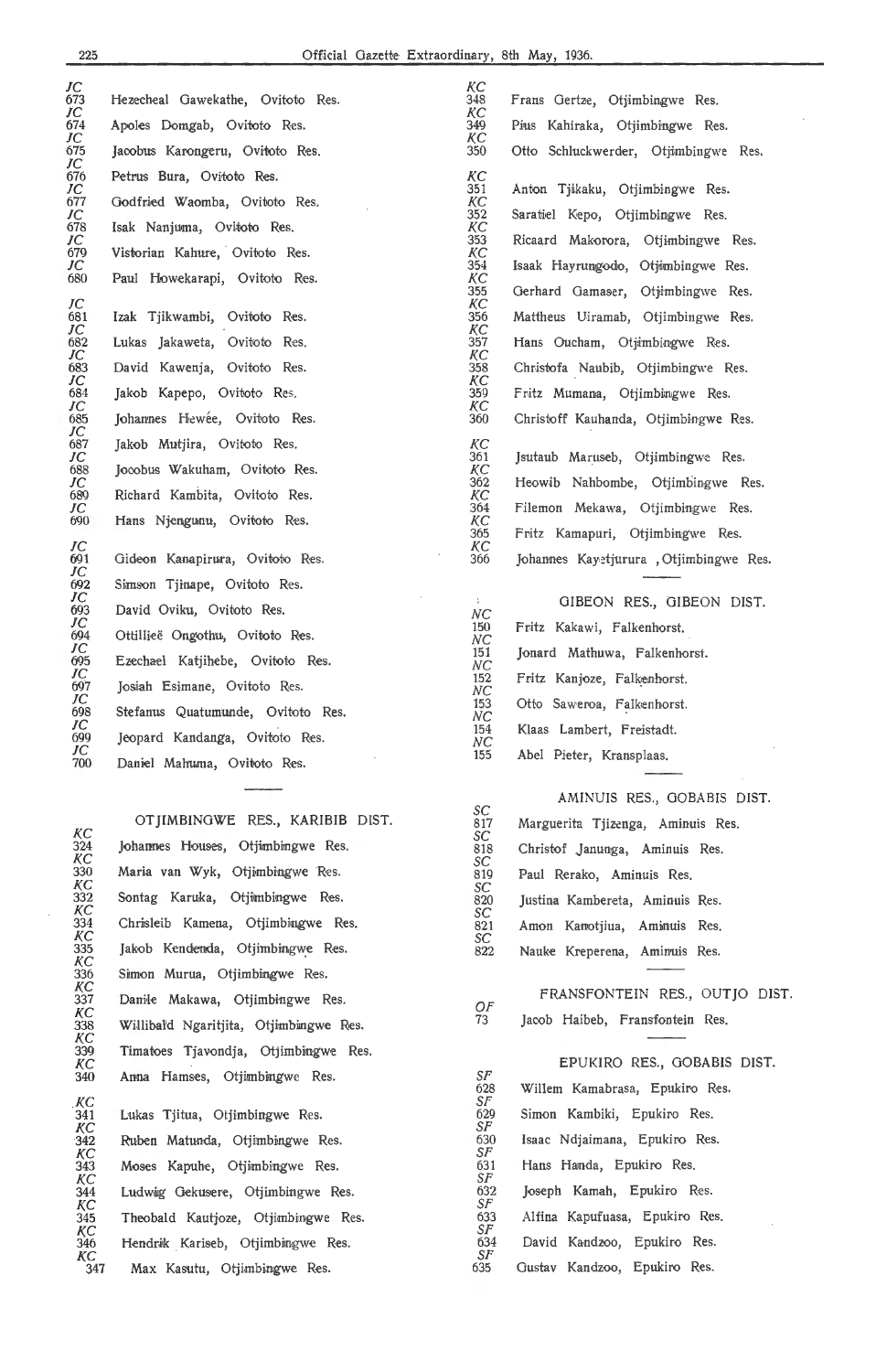$S_F$ 

*SF* 

*SF SF*  636 Johannes Nguvanva, Epukiro Res. *SF*  637 Bartolmeus Hinguase, Epukiro Res.<br>*SF*<br>638 Salatiel Chihenuna, Epukiro Res. 638 Salatiel Chihenuna, Epukiro Res.<br>  $S$ F Traugott Tjenitumba, Epukiro Res.<br>  $S$ F *SF SF*  639 Max Kahua, Epukiro Res. *SF*  640 August Tjeja , Epukiro Res. 684 Leonhard Kazaruka, Epukiro Res. *SF*  Simon Tjatete, Epukiro Res.  $641$ <br> $SF$ <br> $642$ Matteus Hangero, Epukiro Res. *SF*  Simon Kapetua, Epukiro Res. *SF*  Paul Kamarhe, Epukiro Res. *SF*  645 Dani-el Kamohanga, Epukiro Res. *SF*  646 Mattheus Kangunga, Epukiro Res. *SF*  647 Fritz Kandoo, Epukiro Res. *SF*  Joel Kaumhonga, Epukiro Res. 648<br>*SF*<br>649 649 Willem Kasuvema, Epukiro Res. *SF*  Langman Kasuvema, Epukiro Res. *SF*  651 Piet Kasuvema, Epukiro Res.<br>*SF*<br>652 Jakob Kasuvema. Epukiro F 652 Jakob Kasuvema, Epukiro Res. *SF*  653 Pioreant Kamuwia, Epukiro Res<br>SF<br>654 Agust Kamesee, Epukiro Res. 654 Agust Kamesee, Epukiro Res.<br>*SF*<br>655 Paul Kaohunisa, Epukiro Res Paul Kaohunisa, Epukiro Res. *SF*  Hendrick Dana, Epukiro Res. *SF*  Fritz Kurute, Epukiro Res. *SF*<br>
70 *SF*  Jakob Hisatarei, Epukiro Res. *SF*  Herman Katrinuka, Epukiro Res. *SF*  Langman Kaaveva, Epukiro Res. *SF*  661 Lukas Kombindozoo I, Epukiro Res. *SF*  662 Lucas Kombundozoo **II,** Epukiro Res. *SF*  Kasupie Kamunaser, Epukiro Res. *SF*  David Kakundja, Epukiro Res *SF*  Christina Deza, Epukiro Res. *SF*  Judas Kahananzuiso, Epukiro Res. *SF*  667 Fritz Kanutruzu, Epukiro Res. *SF*  668 Salatiel Konguarulei, Epukiro Res<br>*SF*<br>669 Jonas Uakafi, Epukiro Res. Jonas Uakafi, Epukiro Res. *SF*  Marcus Uakafi, Epukiro Res. *SF*  Leo Tjiluka, Epukiro Res. *SF*  672 Langman Kaveindua, Epukiro Res. *SF*  Willem Maandzero, Epukiro Res. *SF*  Gustav Hambapu, Epukiro Res. *SF*  Hesekel Hindundu, Epukiro Res. *SF*  David Kaaparakana, Epukiro Res. *SF*  Thomas Bapumbua, Epukiro Res. *SF*  Simon · Upendura, Epukiro Res. *SF* 

680 Ruta Katjingingue, Epukiro Res. *SF*  681 Thomas Kaveindira, Epukir-o R,es. *SF*  683 Dina Kaahangana, Epukiro Res. *SF*  David Kazaaruka, Epukiro Res. *SF*  686 Kleophas Kazaruka , Epukiro R,es. *SF*  Stefanus Kazaruka, Epukiro Res. *SF*  Isaac Ngaree, Epukiro Res. *SF*  689 Oeison Kakunde, Epukiro Res. *SF*  Paul Nazama, Epukiro Res. Gothald Muzende, Epukiro Res. *SI*<br>691<br>*SF*<br>692<br>*SF* 692 Joei Kazapua, Epukiro Res. *SF*  693 J,onas Kazapua, Epukir,o Res. *SF*  694 Anton Batuva, Epukiro Res. *SF*  Langman Konduvazu, Epukiro Res. *SF*  Marcus Tiozongoro, Epukiro Res. *SF*  Willem Tjozongoro, Epukiro Res. *SF*  698 Hendrick Uaniva, Epukiro Res. *SF*  Matteus Cement, Epukiro Res. *SF*  Matteus Tiipepa, Epukiro Res. 701 Judas Bingeneeko, Epukiro Res.<br>*SF*<br>702 Matteus Tiikotoko, Epukiro Res. Matteus Tiikotoko, Epukiro Res. *SF*  Manuel Katzatenia, Epukiro Res. *SF*  Jacobus Katzatenia, Epukiro Res.  $\frac{SF}{705}$ Johannes Katzatenia, Epukiro Res. *SF*  706 Lucas Katzatenja, Epukiro Res. *SF*  Andries Katzatenia, Epukiro Res. *SF*  Katjazema Katjatenja, Epukiro Res. *SF*  709 Oazarina Katjatenja, Epukiro Res. *SF*  Petrus Hengua, Epukiro Res. *SF*  711 Elias Samled, Epukiro Res.<br>SF Heinrich Muharidjinbe, Epukiro Res. *SF*  Johannes Muhaindiimbe, Epukiro Res. *SF*  Johannes Nquapata, Epukiro Res.  $\frac{S}{71}$ Franz Kazonjange, Epukiro Res.  $\frac{S}{71}$ Andries Vehanavi, Epukiro Res. *SF*  Langman Katiite, Epukiro Res. *SF*  718 Cottilda Buerida, Epukiro 'Res.<br>*SF*<br>719 **Iacob Mupanondu, Epukiro F** Jacob Mupanondu, Epukiro Res. *SF*  Gottote Nquvenzenqua, Epukiro Res. *SF*  Joshua Ngairo, Epukiro Res. *SF*  Jacob Kangoua, Epukiro Res.  $\frac{S}{72}$ Stefanus Kaundze, Epukiro Res. The Contract of Table Contracts Contracts Contracts Res.